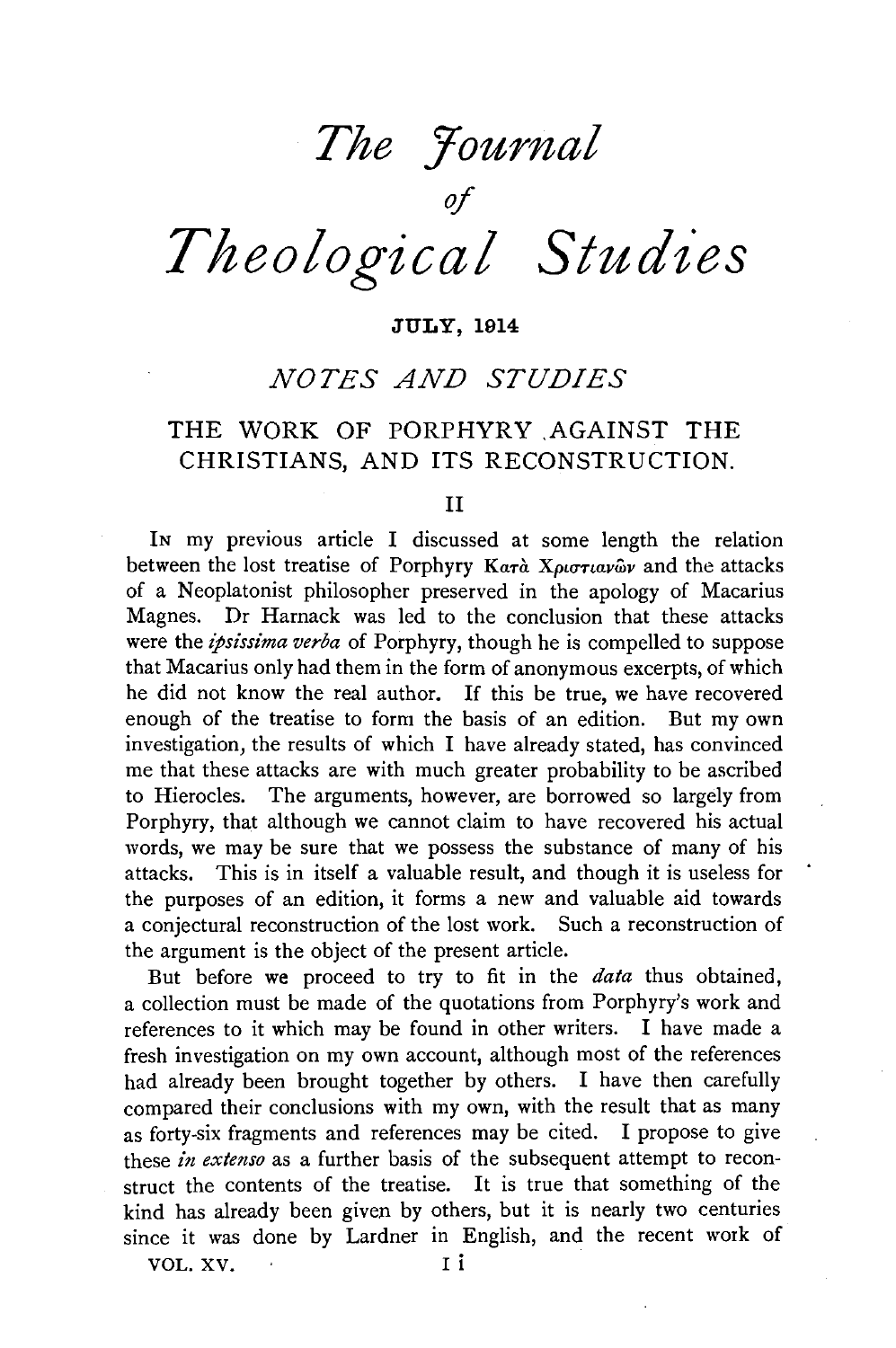Wagenmann, Kleffner, and Georgiades (who writes in Greek) is considerably less than my own. A word about each of them had best be inserted here, and reference to some of the suggestions they offered will be made in the course of my reconstruction.

Lardner, in *The Credibility* of *the Gospel Narrative* among his *Testimonies of Ancient Heathens*,<sup>1</sup> devoted much space to the consideration of Porphyry. He is the only author I have been able to find who has made an actual collection of the fragments of the Kara Xpioriavov and references to its contents. But there are several limitations to his work. The original citations are only given in foot-notes. Again, he has not placed the references either in the order they seem to have had in Porphyry or according to the authors from whom they are cited, but his list is founded on their Biblical sequence. This is natural in one whose object was evidential, but the interpolation of apologetics somewhat obscures the list. For instance, he devotes nearly a third of the whole to the consideration of the passages in Daniel which Porphyry had interpreted in his twelfth book. There are some references in his list where the name of Porphyry is not mentioned, and Lardner can only say that it is 'not unlikely' that Jerome meant Porphyry and Julian when he referred to *Gentiles canes* and *qui scripserunt contra Evangelia.* <sup>2</sup>

Of course he makes no reference to the fragments contained in Macarius, as he wrote long before the Athens MS was discovered.

Wagenmann, writing in 1878, in the *Jahrbücher für deutsche Theologie*,<sup>3</sup> comes to the conclusion that Macarius has preserved for us important fragments of Porphyry's book, but suggests that he may have only possessed them in the form of excerpts. He devotes a page or two to the reconstruction of Porphyry's book, and concludes with a translation into German of the words of Macarius's opponent. Dr Harnack praises this translation, although he makes another himself.

A. Georgiades, writing in 1891,<sup>4</sup> follows the same line of argument, and discusses in fuller detail and with further references (pp. 20-30) the reconstruction of Porphyry's book, but is more brief in his treatment of Macarius.

A. I. Kleffner, writing in  $1896$ , contributes a short essay,<sup>5</sup> in which he expands and for the most part follows what had been said by Wagenmann. He differs somewhat in his reconstruction of the book, and thinks the references to it found in the *Quaestiones Paganorum* of Augustine belonged to some of the last of the fifteen books.

<sup>1</sup> Ed. Kippis, 1788, vol. viii pp. 176-251.<br><sup>2</sup>  $Op. ci.$  pp. 209-210 on St Matt. xxi 21 and xxvii 45.

<sup>3</sup> Vol. xxiii pp. 269-314 Porphyrius und die Fragmente eines Ungenannten bei *Makarius.* 

<sup>4</sup> περί των κατά Χριστιανών 'Αποσπασμάτων τού Πορφυρίου. Leipzig, Bär u. Hermann, 1891.

5 *Porphyrius der Neuplatoniker und Christenfiind.* Paderborn 1896.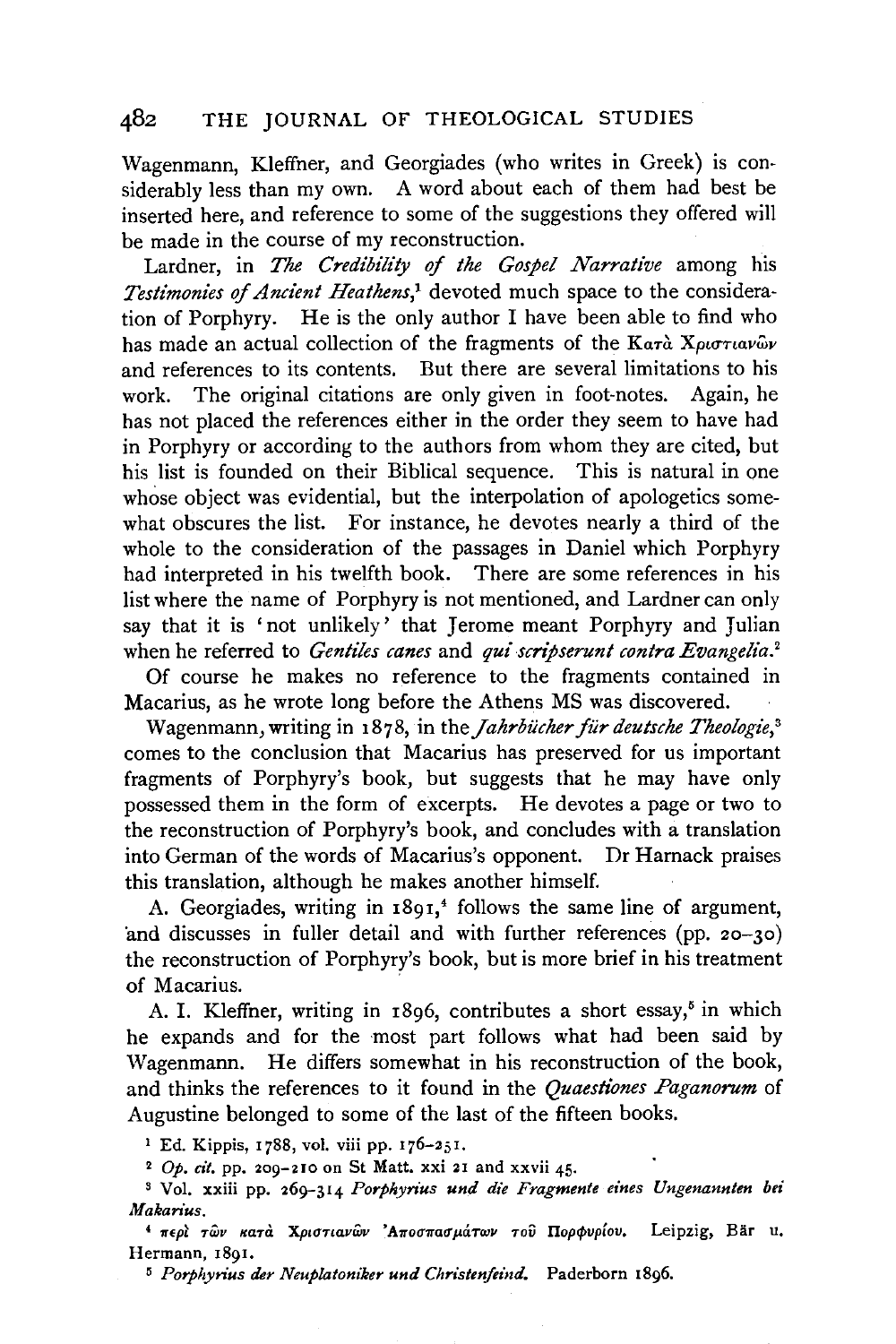I now proceed to give a collection of the quotations from Porphyry's book and references to it. The result of bringing together all such evidence as I can find is as follows :-

r. In his commentary on the Epistle to the Galatians, Jerome deals at length with the apparent discord of the Apostles in chapter ii, and refutes the theory that the Cephas there mentioned was not the same as the Apostle Peter. This theory seems to have been advanced in order to repel an attack by Porphyry, for he .adds: 'Maxime cum Lucas scriptor historiae, nullam huius dissensionis faciat mentionem ; nec dicat unquam Petrum Antiochiae fuisse cum Paulo et *locum dari* Porphyrio blasphemanti; si autem Petrus errasse, aut Paulus procaciter apostolorum principem confutasse creditur. Quibus primum respondendum, alterius nescio cuius Cephae nescire nos nomen etc. Ad extremum si propter Porphyrii blasphemiam, alius nobis fingendus est Cephas, ne Petrus putetur errasse, infinita de Scripturis eradenda divinis . . . Sed et adversum Porphyrium, in alio, si Christus iusserit, opere pugnabimus.' 1

2. The above reference is from the text of his commentary, but he -considers the attack of Porphyry of sufficient importance to require separate treatment in the Preface to his book.<sup>2</sup> Here he adds three further details, namely that the passage was from Porphyry's first book, that he had accused St Paul of impudence, as well as St Peter of error ; and he also gives to Porphyry the disputed epithet Bataneotes. ' Quod nequaquam intelligens Bataneotes et sceleratus ille Porphyrius, in primo operis sui adversum nos libro, Petrum a Paulo obiecit esse reprehensum, quod non recto pede incederet ad evangelizandum: volens et illi maculum erroris inurere, et huic procacitatis et in commune ficti dog*matis accusare mendacium*, dum inter se Ecclesiarum principes discrepent.'

3. In his Commentary on Isaiah liii 12, Jerome suggests<sup>8</sup> that Christ divided the spoil of the strong, when the Apostles of the circumcision .and of the uncircumcision ' Sub uno Domino in diversa starent acie ', and he goes on to speak of those 'qui dispensatoriam *inter Petrum et Paulum contentionem vere dicunt iurgium fuisse atque certamen, ut*  blasphemanti Porphyrio satisfaciant et veteris caeremonias in ecclesia Christi a stirpe credentis Israel esse credendas '.

4· Again, in his Epistles, in commenting on the fact that St Paul behaved as a Jew, and thus did himself that which he had reproved Peter for doing, he says that others have written to defend the Apostles, .and • blasphemantis Porphyrii impudentiam .coercerent, qui Paulum et Petrum puerili dicit inter se pugnasse certamine : immo *exarsisse Paulitm in invidiam virtutum Petri,* et ea scripsisse iactanter, quae vel

s Jer. *Comm. in Isaiah* !iii 12. Migne *P. L.* t, xxiv p. 513.

<sup>1</sup> Hier. *Comm. in Ep. ad Galat.* Migne t. xxvi p. 341.

<sup>2</sup> Ed. Migne vol. vii p. 310.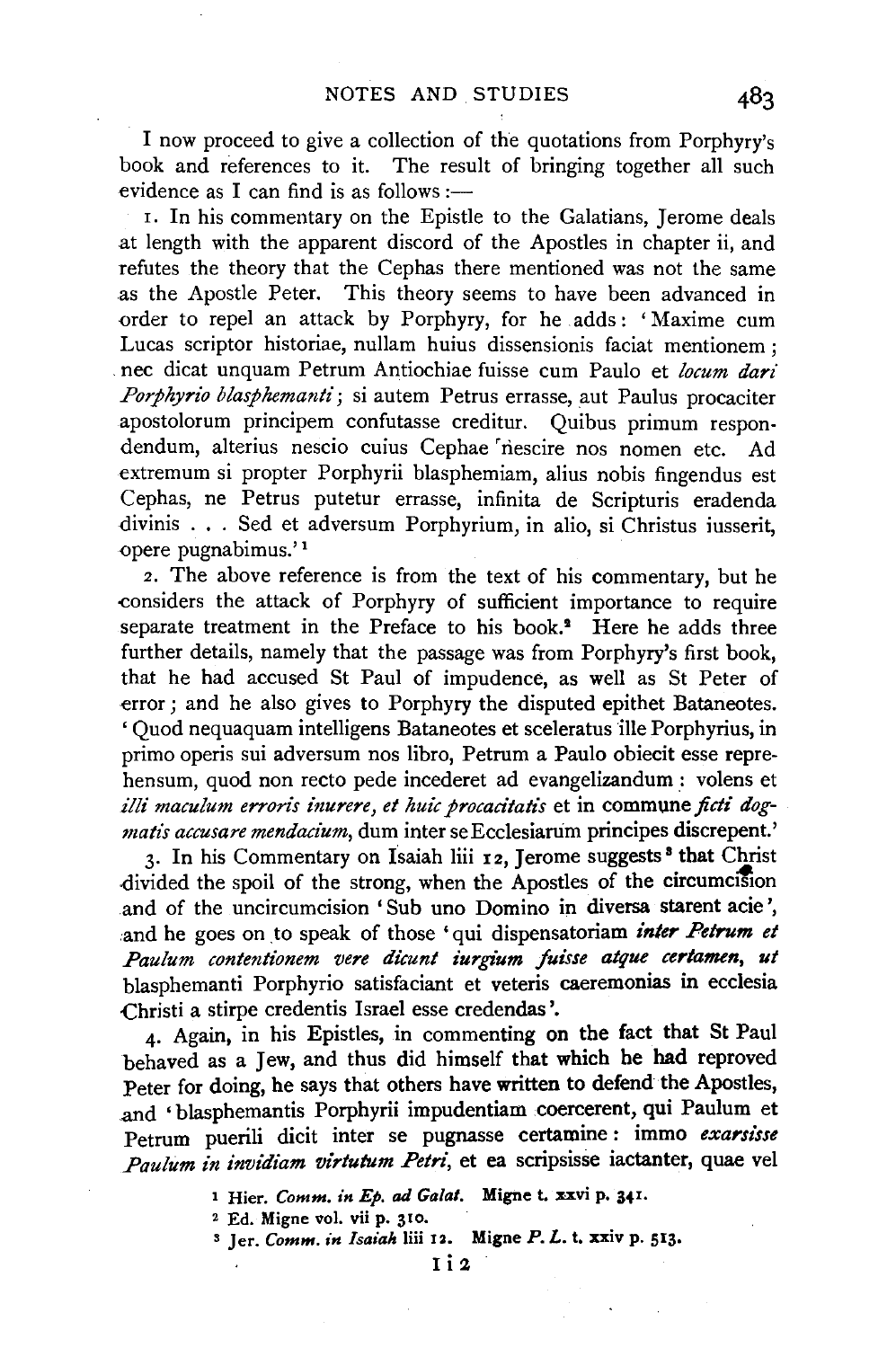non fecerit, vel si fecerit procaciter fecerit *id in alio reprehendens quod ipse commiserit* '. 1

In the same Epistle he speaks of answering Porphyry 'qui Pauli arguit procacitatem, quod principem Apostolorum Petrum ausus est reprehendere, et arguere in faciem, ac ratione constringere, quod male fecit, id est, in errore fuerit : in quo fuit ipse, qui alium arguit delinquentem '. The reference is plainly to the incident at Antioch recorded in Gal. ii  $r_1$ , and the allusions to what St Paul did himself suggest his own statement in r Cor. ix *zo* 'Unto the Jews I became as a Jew', and also such actions on his part as the circumcising of Timothy, the vow at Cenchreae, and his following of the advice of St James at Jerusalem.

5· A further reference to St Paul's treatment of St Peter is found in Jerome's words on Gal. i 16 (' I conferred not with flesh and blood '). 'Nam et Porphyrius obiicit, quod post revelationem Christi non fuerit dignatus ire ad homines et cum iis conferre sermonem : ne post doctrinam videlicet Dei a carne et sanguine instrueretur. Sed absit ut ego Petrum et Iacobum et Iohannem carnem et sanguinem putem.'<sup>2</sup>

Possibly this part of Galatians was commented on in detail by Porphyry, but the intention seems always the same, and it is to be noted that in the above fragment St John is introduced as well as St Peter as spoken of slightingly by St Paul.

6. Jerome also refers to Porphyry's attacks on St Peter, whom he accused of bringing about the death of Ananias and Sapphira by his imprecation. His words, contained in the Epistle to Demetriades,<sup>3</sup> are as follows :-

'Denique et Apostolus Petrus nequaquam imprecatur eis mortem, ut stultus Porphyrius calumniatur ; sed Dei iudicium prophetico spiritu annunciat, ut poena duorum hominum sit doctrina multorum.'

Concerning the above six references which we owe to Jerome, one or two points suggest themsetves for comment. As they are all concerned with an attack on St Peter, and one of them is explicitly stated to come from Porphyry's first book, it is natural to conclude that all of them come from the beginning of his work. He seems therefore to have begun (unlike the philosopher of the *Apocriticus)* • with an attack, not on Christ, but on His first followers, as being quite unworthy of credence.

And in the question of the relations of St Peter and St Paul at Antioch, it is not only the inconsistency of the former that is blamed (as in the *Apocriticus),* for St Paul receives an equal share of blame.

7. The largest and most important fragment is preserved in the *Ecclesiastical History* of Eusebius.5 The author is speaking of Origen,

 $\bullet$  See frag. of ch. vi bk. 1.  $\bullet$  5 Euseb. H. E. vi 19.

<sup>1</sup> Jer. *Ep.* 112. 11. Migne *P. L.* t. xxii p. 923.<br><sup>2</sup> Jer. *Comm. in Gal.* Migne t. xxvi p. 326.<br><sup>3</sup> P. 156 of Semler's edition of *Ep. Pelag. ad Demetr.*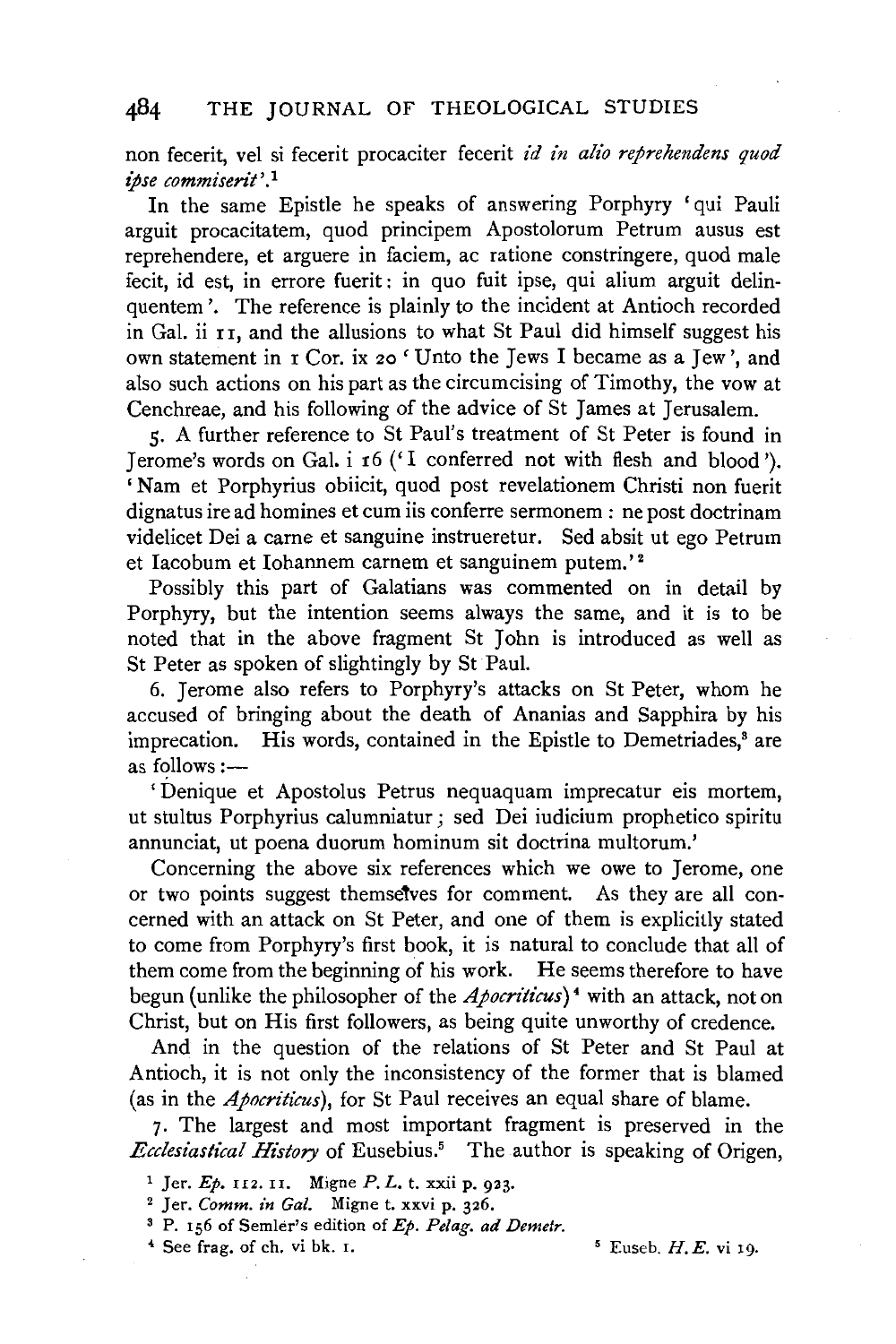and mentions the unconscious compliment paid to him by Porphyry, who, when unable to attack the doctrines, reviled and calumniated their interpreters, especially Origen, finding fault with his allegorical method of interpreting the Old Testament.

He then makes two quotations from Porphyry, stating afterwards that they occur in the third book of his work against the Christians. The words are as follows :-

Της δη μοχθηρίας τῶν Ἰουδαϊκῶν Γραφῶν οὐκ ἀπόστασιν, λύσιν δέ τινες εύρεῖν προθυμηθέντες, ἐπ' ἐξηγήσεις ἐτράποντο ἀσυγκλώστους καὶ ἀναρμόστους τοίς γεγραμμένοις, ούκ άπολογίαν μάλλον ύπερ των όθνείων, παραδοχην δε και έπαινον τοίς οικείοις φερούσας. Αινίγματα γαρ τα φανερώς παρά Μωϋσεί λεγόμενα είναι κομπάσαντες, και επιθειάσαντες ως θεσπίσματα πλήρη κρυφίων μυστηρίων, διά τε του τύφου το κριτικον της ψυχης καταγοητεύσαντες, έπάγουσιν έξηγήσεις.

He further quotes him as saying-

<sup>'</sup>Ο δε τρόπος της άτοπίας, εξ ανδρος ω κάγω κομιδη νέος ων έτι εντετύχηκα, σφόδρα εύδοκιμήσαντος, και έτι δι ών καταλέλοιπεν συγγραμμάτων εύδοκιμούντος παρειλήφθω, 'Ωριγένους, ού κλέος παρά τους διδασκάλοις τούτων των λόγων μέγα διαδέδοται. 'Ακροατής γάρ ούτος Αμμωνίου του πλείστην έν τοίς καθ' ήμας χρόνοις επίδοσιν εν φιλοσοφία εσχηκότος γεγονώς, είς μεν την τών λόγων έμπειρίαν, πολλήν παρά του διδασκάλου την ώφέλειαν εκτήσατο, είς δε την δρθήν του βίου προαίρεσιν την εναντίαν εκείνω του βίου πορείαν έποιήσατο. Αμμώνιος μέν γάρ Χριστιανός έν Χριστιανοΐς άνατραφείς τοΐς γονεύσιν, ότε του φρονείν και της φιλοσοφίας ήψατο, εύθυς προς την κατά νόμους πολιτείαν μετεβάλετο, Ώριγένης δε Έλλην έν Έλλησι παιδευθείς λόγοις, πρός το βάρβαρον εξώκειλε τόλμημα φ δη φέρων αυτόν τε και την έν τους λόγοις έξιν έκαπήλευσεν, κατά μέν τον βίον, Χριστιανώς ζών και παρανόμως, κατά δε τάς περί των πραγμάτων και του θείου δόξας ελληνίζων τε και τα Ελλήνων τοις όθνείοις υποβαλλόμενος μύθοις. συνήν τε γαρ άει τώ Πλάτωνι, τους τε Νουμηνίου και Κρονίου, Απολλοφάνους τε και Λογγίνου και Μοδεράτου Νικομάχου τε και των έν τοις Πυθαγορείοις έλλογίμων ανδρών ώμίλει συγγράμμασιν, έχρητο δε και Χαιρήμονος του Στωϊκού, Κουρνούτου τε ταΐς βίβλοις. παρ' ών τον μεταληπτικόν των παρ' Έλλησιν μυστηρίων γνούς τρόπον, ταΐς Ιουδαϊκαΐς προσήψε γραφαΐς.

Concerning this fragment it is to be noted that the condemnation of the allegorical method of Old Testament interpretation by Porphyry plainly shews that he was himself dealing in his third book with the contradictions and discrepancies of the Pentateuch. For he would naturally condemn a method of interpretation which took all the force out of his criticisms of the literal meaning, by contenting itself with allegorical explanations of difficult passages. His reference to Origen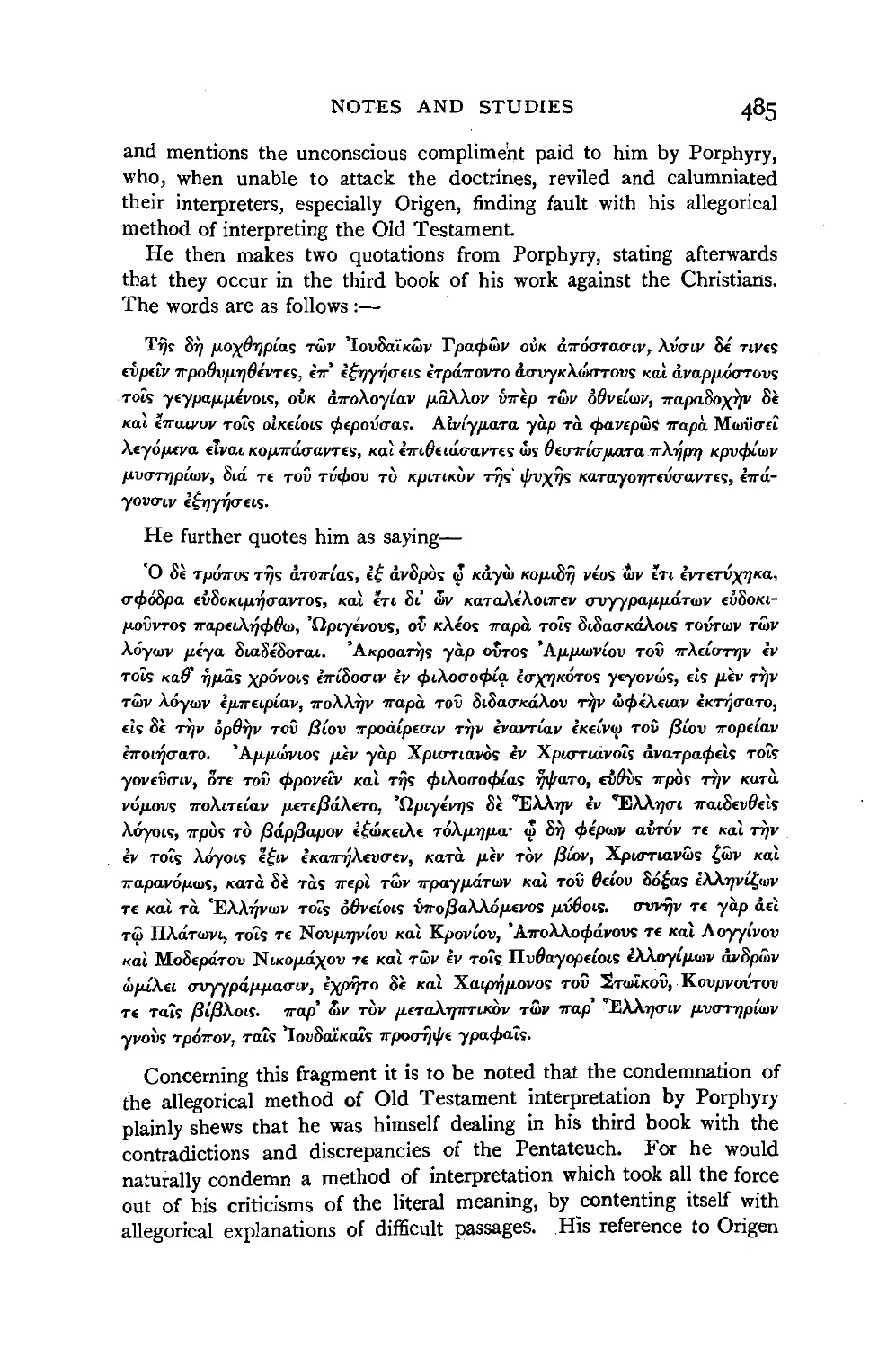is of considerable interest, but he is plainly mistaken in saying he was a convert from heathenism.

8. That Porphyry dealt thus with the Pentateuch is shewn by a reference contained in a homily of Severian of Gabala on the creation of the world, where the question is raised (suggested by Gen. iii  $\zeta$ ) why God forbade the knowledge of good as well as evil.<sup>1</sup>

Λέγουσι πολλοί, και μάλιστα οι τω θεοστυγεί Πορφυρίω ακολουθήσαντες, τώ κατά Χριστιανών συγγράψαντι, και του θείου δόγματος πολλούς άποστήσαντι· λέγουσι τοίνυν· Διά τί δ θεός άπηγόρευσε την γνώσιν του καλού καί πονηρού; "Εστω, τό πονηρόν απηγόρευσε διά τί και τό καλόν; είπων γάρ, Από του ξύλου του είδέναι καλόν και πονηρόν μη φάγητε, κωλύει, φησίν, αύτον του είδέναι το κακόν· δια τί και το άγαθόν;

9. Of the fourth book a fragment is preserved to us by Eusebius, most of it being also quoted by Theodoret.

In the *Praeparatio Evangelica*, in order to maintain the antiquity of Moses, Eusebius twice refers to the words of Porphyry that the truest historian of the Jews was Sanchuniathon.

The words of Porphyry are as follows, quoted as  $\epsilon v$  rerápro  $\tau \hat{\eta} s$   $\pi \rho \delta s$  $\delta$ μάς  $\delta \pi$ οθέσεως.

Ίστορεί δε τα περί Ίουδαίων άληθέστατα, ότι και τοίς τόποις και τοίς δνόμασιν αύτων τα συμφωνότατα, Σαγχουνιάθων δ Βηρύτιος, είληφως τα ύπομνήματα παρά 'Ιερομβαλου του ίερέως θεού του 'Ιευώ' δς 'Αβιβάλω τώ βασιλεί Βηρυτίων την ίστορίαν αναθείς υπ' εκείνου και των κατ' αυτον έξεταστών της άληθείας παρεδέχθη. Οι δε τούτων χρόνοι και προ των Τρωικών πίπτουσι χρόνων, και σχεδον τοις Μωσέως πλησιάζουσιν, ώς αί τών Φοινίκης βασιλέων μηνύουσι διαδοχαί. Σαγχουνιάθων δε ο κατά την Φοινίκων διάλεκτον φιλαλήθως πάσαν την παλαιάν ίστορίαν έκ των κατά πόλιν ύπομνημάτων και των έν τοις ιεροίς άναγραφων συναγαγων δη και συγγράψας έπι Σεμιράμεως γέγονε των Ασσυρίων βασιλίδος, η προ των Ιλιακών, ή κατ' αύτούς γε τους χρόνους γενέσθαι άναγέγραπται. τα δε του Σαγχουνιάθωνος είς Έλλαδα γλώσσαν ήρμήνευσε Φίλων ο Βύβλιος.<sup>2</sup>

The same quotation is made by Theodoret, as far as the reference to Semiramis, with only one or two verbal differences,<sup>3</sup> while Eusebius himself, later in the same work, when dealing again with the antiquity of Moses, introduces these words of Porphyry a second time.<sup>4</sup>

This fragment is enough to prove that, if Porphyry dealt with detailed criticisms of the language of the Old Testament in Book III, he probably proceeded in Book IV to consider the history of the Jews as a whole.

<sup>&</sup>lt;sup>1</sup> Sever, *De Mundi Cr. Hom.* 6 ap Chrys. Migne P. G. t. lvi p. 488.

<sup>&</sup>lt;sup>2</sup> Euseb. Praep. Evang. p. 31 a and b.

<sup>&</sup>lt;sup>3</sup> Theod. Graec. Affect. Curatio p. 28, I. 10.

<sup>&</sup>lt;sup>4</sup> Euseb. *l. c.* p.  $485 b$ .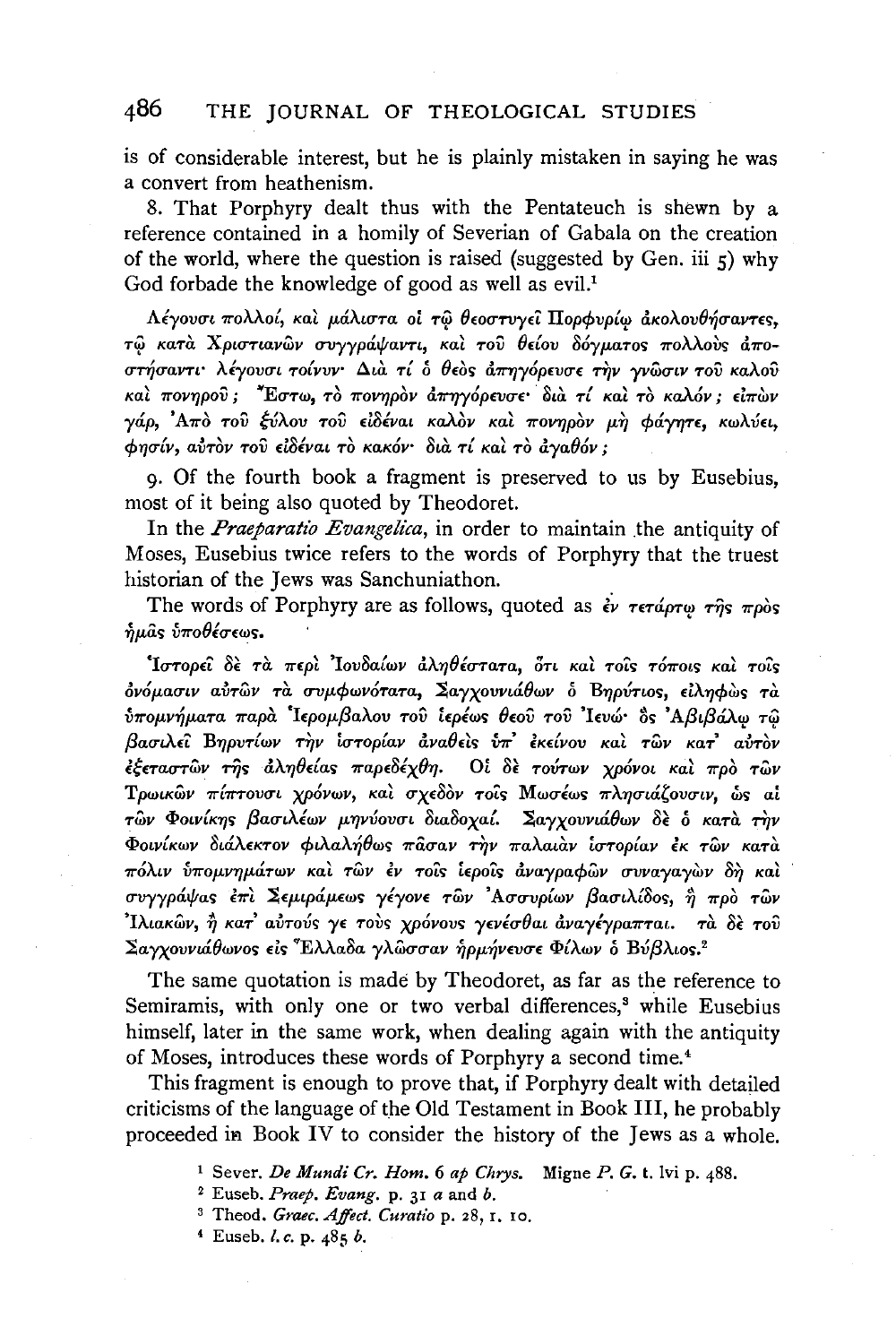In setting up Sanchuniathon as their true historian, he is probably denying the truth of their history as recorded in their own scriptures. Eusebius introduces the quotation with the remark that he reviled not only the Christians but also the Jews, and Moses, and the prophets after him, and all by the same kind of blasphemies.

10. A very similar reference is contained in the Chronicle of Eusebius (preserved in the Latin translation of Jerome), which deals with the date of Moses.

'Ex ethnicis vere impius ille Porphyrius, in quarto operis sui libro, quod adversum nos casso labore contexuit, post Moysem Semiramim fuisse affirmat.'<sup>1</sup>

Evidently Porphyry had made an elaborate computation and comparison of dates, and had drawn conclusions with regard to the place of the Jews in the world's history which had to be seriously considered. For this false version is given as the reason for setting forth the true in the sentences which follow. 'Cum haec ita se habeant, necessarium duxi veritatem diligentius persequi. Et ob id in priore libro quasi quandam materiam futuro operi omnium mihi regum tempora praenotavi.'

Two more references are preserved in the same work of Theodoret, which may well have also come from Porphyry's fourth book, as they evidently form part of an argument about the Hebrews and their scriptures.

II. In speaking of the great Greek philosophers, he says:  $\phi$ aoi δε αύτους εν Αίγύπτω ού μόνον παρ' Αίγυπτίων άλλα και παρ' Έβραίων τα περί του όντος διδαχθήναι θεου. Καί ταυτα διδάσκει... Πορφύριος δ κατά της άληθείας λυττήσας.<sup>2</sup>

12. Elsewhere, when speaking of the sacrifices enjoined in the Old Testament, he declares that Porphyry failed to grasp the real meaning of the Scriptures, but like an ape was only able to imitate up to a certain point. He introduces this statement by saying: Tovrous ακριβώς έντυχών ο Πορφύριος (μάλα γαρ αύτοις ένδιέτριψε, την καθ' ήμων τυρεύων γραφήν), και άλλότριον εύσεβείας και αύτος αποφαίνει το θύειν, παραπλήσιόν τε τοίς πιθήκοις και δρών και πάσχων. He further describes him as τα θεία λόγια κεκλοφώς, και ενίων την διάνοιαν τοίς ξυγγράμμασιν έντεθεικώς τοΐς οίκείοις.

13. One more quotation is found in both Eusebius<sup>4</sup> and Theodoret.<sup>5</sup>

<sup>1</sup> Euseb. in Lib. ii. Chronicorum Prooemium. Hier. Interprete. Migne P.G. t. xix p. 317.

<sup>3</sup> Theod. op. cit. p. 108. 9 <sup>2</sup> Theod. op. cit. p. 6. 7.

<sup>4</sup> Euseb. op. cit. p. 179 d.

He adds that this ώμολόγησεν ώς πιστευόμενος Ίησου <sup>5</sup> Theod. op. cit. p. 179. 41. φρούδους απέφηνε τους θεούς.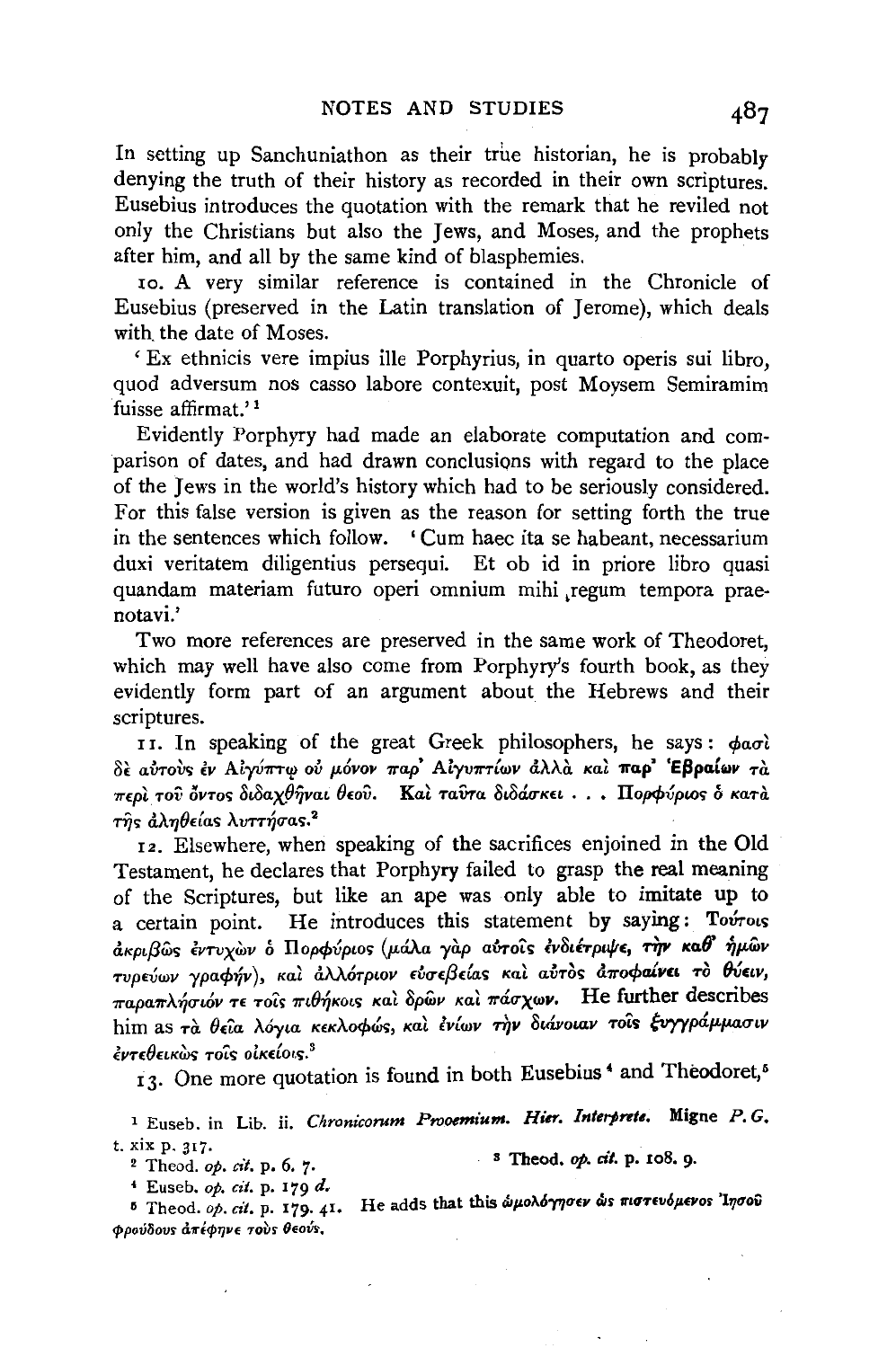evidently drawn from quite a different part of Porphyry's book, for it is a statement that the gods have given up helping men since the honouring of Jesus began. His actual words are given thus: Nuvì δε θαυμάζουσιν. εί τοσούτων έτων κατείληφεν ή νόσος την πόλιν, Ασκληπίου μεν έπιδημίας και των άλλων θεών μηκέτι ούσης. Ιησού γαρ τιμωμένου, ούδεμιας τις τῶν θεῶν δημοσίας ὦφελείας ήσθετο.

We know nothing that remains of Books V to XI, but they must have contained criticism of the New Testament. We may therefore place here the reference to this subject by Jerome.

14. In his *Dialogus Adv. Pelagianos*, bk. ii p. 761,<sup>1</sup> he speaks of the apparent contradiction involved in St John vii 8 and 10 with regard to the visit of our Lord to Jerusalem for the Feast of Tabernacles. 'Iturum se negavit, et fecit quod prius negaverat. Latrat Porphyrius, inconstantiae ac mutationis accusat, nesciens omnia scandala ad carnem esse referenda.'

15. The accusation that the Evangelists had falsified their records is referred to in Epist. 57 ad Pammach. c.  $q^2$  'Haec replico non ut Evangelistas arguam falsitatis (hoc quippe impiorum est, Celsi, Porphyrii, Iuliani) sed ut reprehensores meos arguam imperitiae.'

16. At the beginning of his commentary on Daniel, Jerome is speaking of Jehoiakim and Jehoiachin, and says that in the genealogy given by St Matthew one generation seems to have been missed out where these names occur ' quia secunda τεσσαρακαιδέκας in Ioacim desinit filio Iosiae, et tertia incipit a Ioachin filio Ioacim'. He goes on to say that Porphyry misunderstood the facts when he charged St Matthew with error. 'Quod ignorans Porphyrius, calumniam struit Ecclesiae, suam ostendens imperitiam, dum evangelistae Matthaei arguere nititur falsitatem.'<sup>3</sup>

Porphyry evidently attacked *seriatim* the difficulties to be found in the first Evangelist, and his criticisms were so well known as to be remembered by one who was engaged on Old Testament work, and was dealing with the two kings about whom the difficulty in the genealogy was raised.

17. Again Jerome, in commenting on Genesis i 10, refers to Porphyry's accusation against the Evangelists, that in order to manufacture a miracle on the lake of Gennesaret, they called it a 'sea'.

'Frustra igitur Porphyrius, Evangelistas ad faciendum ignorantibus miraculum, eo quod Dominus super mare ambulaverit, pro lacu Genezareth, mare appellasse calumniatur, cum omnis lacus et aquarum congregatio maria nuncupentur.'<sup>4</sup>

<sup>3</sup> Migne vol. ii p. 553.

<sup>2</sup> Migne vol. i p. 575.

<sup>3</sup> Jer. Comm. in Daniel i 1. Migne t. xxv p. 495.

<sup>4</sup> Jer. Quaest. in Genes. i 10. Migne t. xxiii p. 939.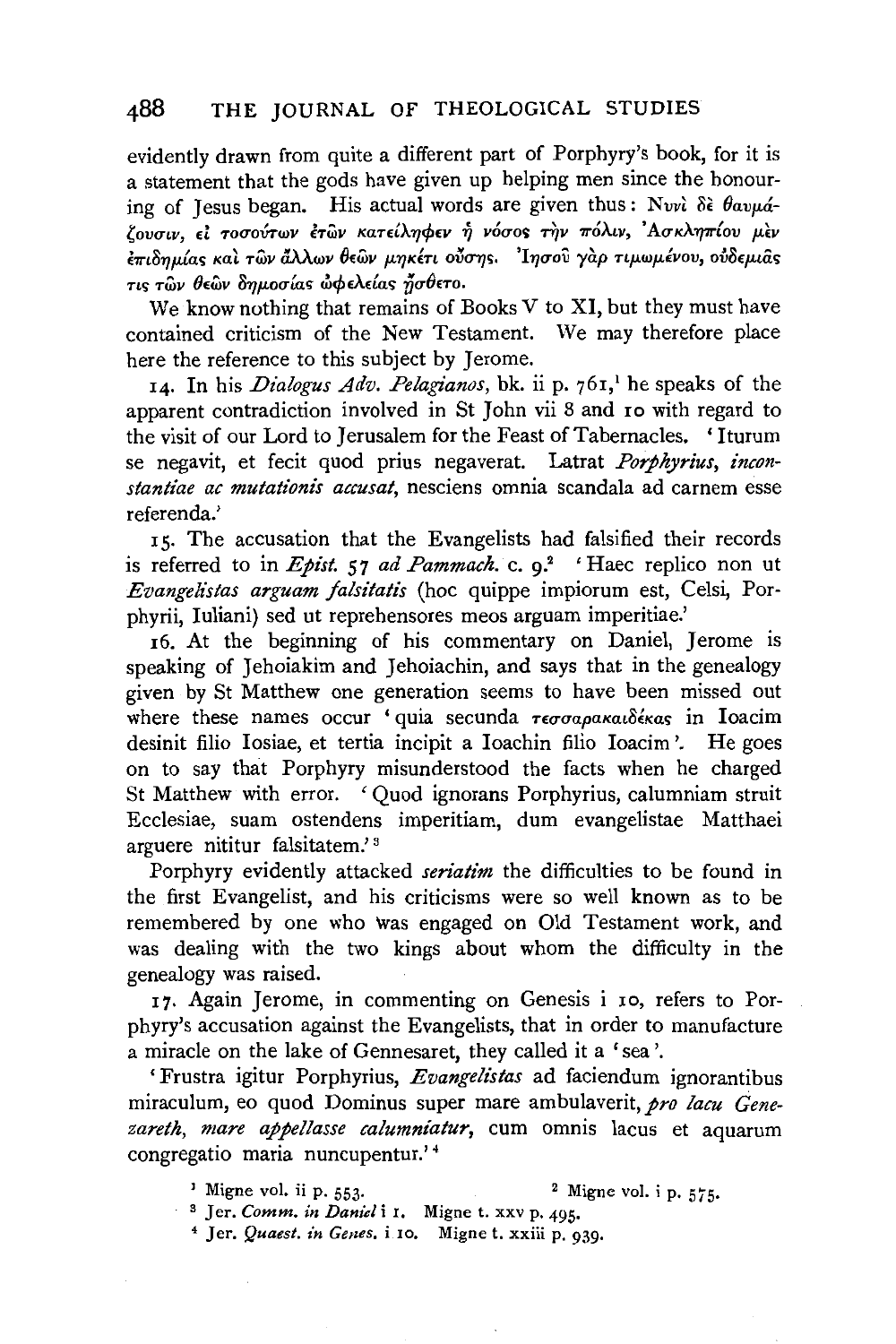This is an attack which is made by the opponent of Macarius.<sup>1</sup> The parallel is certainly close, even to the expression  $\ddot{\mathbf{w}}$  *ik to vitov*  $\dot{\mathbf{w}}$   $\mu \dot{\mathbf{e}}$   $\gamma a$   $\tau$ *T*ov Χριστον ενεργήσαντα σημείον εισαγάγη, which corresponds to 'ad faciendum ignorantibus miraculum '. But this is just the kind of attack which would be passed on from one writer to another.

18. In writing against Vigilantius on the credit to be given to miracles, Jerome refers to Porphyry as follows : $-$ 

'Nisi forte in morem gentilium, impiorumque Porphyrii et Eumomii, praestigias daemonum esse confingas, et non vere clamare daemones, sed sua simulare tormenta.'<sup>2</sup>

The reference is probably to the miracle of the demons and the swine, as that is the only place in the Gospels where the word ' torment ' is used by the demons. The importance of this passage lies in the fact that, although the opponent of Macarius deals with this miracle at great length, he does not introduce this detail. This I have referred to elsewhere as an indication that he is an abridger of Porphyry and not a copyist.

19. Jerome makes mention of Porphyry's objection to the call and response of Matthew in St Matthew ix 9.3

He says : 'Arguit in hoc loco Porphyrius et Iulianus Augustus, vel imperitiam historici mentientis, vel stultitiam eorum qui statim secuti sint Salvatorem, quasi irrationabiliter quemlibet vocantem hominem sint secuti.'

*zo.* Theophylact in commenting on the first words of St John's Gospel, has not only recorded the fact that that Gospel likewise was the subject of Porphyry's attack, but he has preserved a few of his actual words.

*i!Ju'TE Sta7rf7r'TWKE 'TOV .EAAYJVO!; ITopcpvplov 'TO uocpLUfta. EKELVOS yap*   $d$ νατρέπειν πειρώμενος το εύαγγέλιον, τοιαύταις έχρητο διαιρέσεσιν. *εί γαρ* li.Oyos, *cp7Ju{v,* o *vios 'TOV 8EOv,* ~'TO£ *7rpocpoptKOS £UTLV,* ~ *£v8ta8E'TOS" aAAa*   $\mu \dot{\eta}$ ν ούτε τούτο, ούτε έκείνο. *Ούκ άρα ούδε λόγος έστίν.*<sup>4</sup>

We know from Jerome that the opening words of St Mark's Gospel were also attacked, but this was in a later part of Porphyry's book, and with a somewhat different purpose (see Fragment 38).

*zr.* We may place here a reference to the way the Apostles tricked their hearers when they argued in favour of the faith.

Jerome is commenting on Joel ii 28-31 (the words quoted by St Peter on the day of Pentecost), and in speaking of the Apostle's way of arguing he says: $-$ 

<sup>1</sup>*Apocr.* iii 6. 2 Jer. *Contra Vigil.* Migne t. xxiii p. 348. 3 Jer. *Comm. in Evangel. Matth.* Migne t. xxvi p. 56. 4 Theophylact *Enarr. in Ev. lor1nn.* Migne *P. G.* t. cxxiii p. 1141.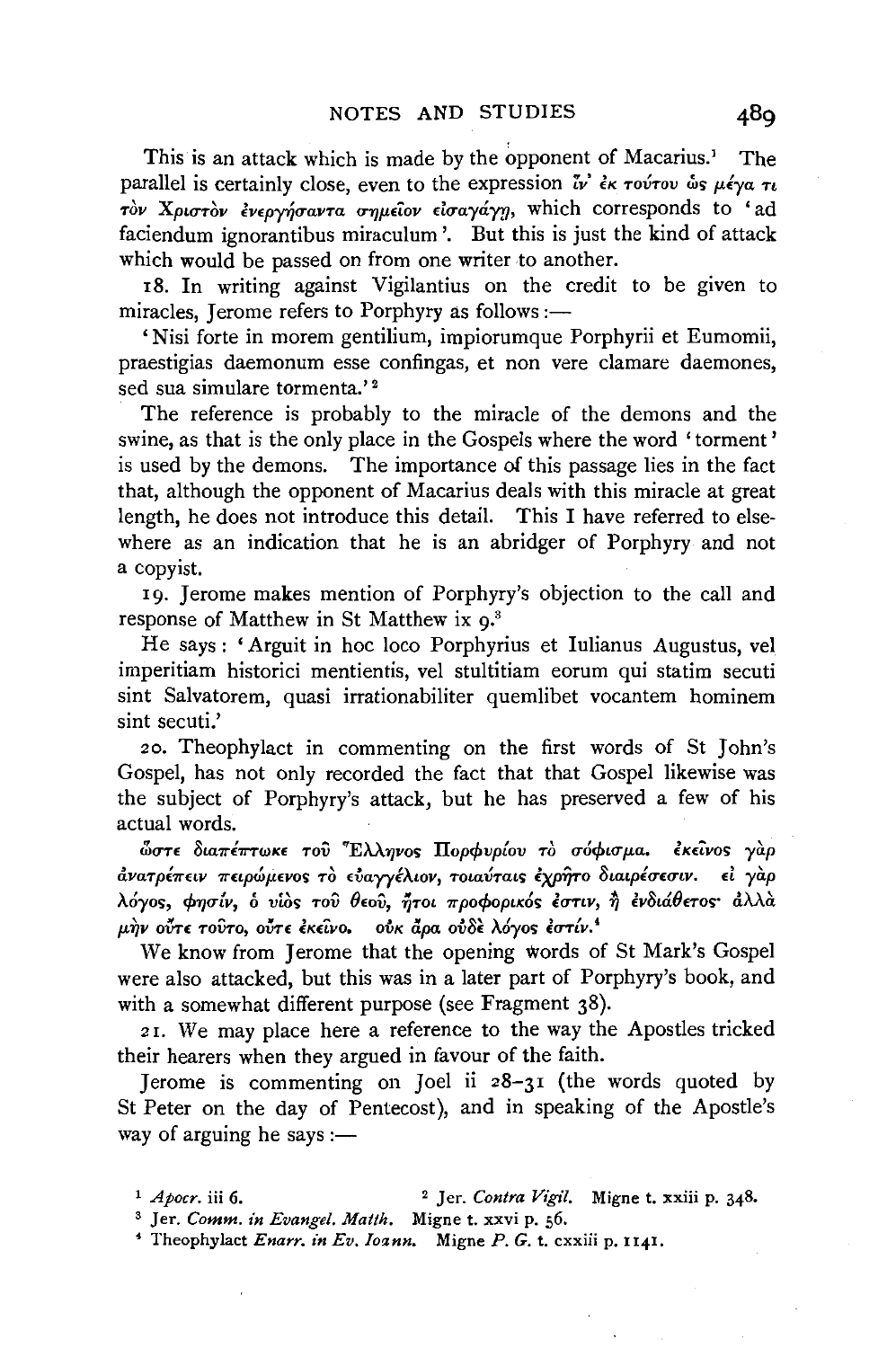'Non quod abuterentur audientium simplicitate et imperitia, ut impius calumniatur Porphyrius.' 1

Porphyry's words refer specially to Pentecost. It suggests that his attack on the Gospels was followed by a series of objections to the Acts of the Apostles. But it is to be noted that Jerome makes no reference to St Peter's speech at Pentecost, but. completes his sentence with the words' sed iuxta apostolum Paulum, praedicarent opportune, importune'. Further, when he shortly does make reference to *Acts,* it is to the passage in Acts xix where the men are perfected who had only received John's baptism.

The references that follow seem also to belong to a part of Porphyry's work earlier than the twelfth book.

22. Jerome, in his Epistle to Ctesiphontes, in refuting Pelagius, refers to the objection of Porphyry to the fact that God allowed the heathen to be without a knowledge of His commands.<sup>2</sup>

'Et ad externum (quod solet nobis obiicere contubernalis vester Porphyrins) qua ratione clemens et misericors Deus ab Adam usque ad Moysen, et a Moyse *usque ad adventum Christi passus sit universas gentes perire ignorantia legis* et mandatorum Dei.' This objection of Porphyry is also mentioned by Augustine in his Epistle to Deogratias.<sup>3</sup> The second of the six questions which he then faces is stated to be as  $follows:$ 

'Si Christus se (inquiunt) salutis viam dicit, gratiam et veritatem, in segue solo ponit animis sibi credentibus reditum (loan. xiv 6); quid egerunt tot saeculorum homines ante Christum? Ut dimittam (inquit) tempora ante Latium regnatum, ab ipso Latio quasi principium humani nominis sumamus. In ipso Latio ante Albam dii culti sunt. In Alba aeque religiones ritusque valuere templorum. Non paucioribus saeculis ipsa Roma, Iongo saeculorum tractu sine Christiana lege fuit? Quid (inquit) actum de tam innumeris animis, qui omnino in culpa nulla sunt; siquidem is cui credi posset, nondum adventum suum hominibus commodarat? Orbis quoque cum ipsa Roma in ritibus templorum caluit. Quare, (inquit) Salvator qui dictus est, sese tot saeculis subduxit? Sed ne (inquit) dicant lege Iudaica vetere hominum curatum genus, Iongo post tempore lex Iudaeorum apparuit ac viguit angusta Syriae regione, postea vero prorepsit etiam in fines Italos ; sed post Caesarem Caium, aut certe ipso imperante. Quid igitur actum de Romanis animabus vel Latinis, quae gratia nondum advenientis Christi viduatae sunt, usque in Caesarum tempus ?'<sup>4</sup>

<sup>1</sup> Jer. *Comm. in Joel,* Migne t. xxv p. *975·* 

<sup>2</sup> Jer. *Epist.* 133. 9· Migne t. xxii p. 1157.

s Aug. *Ep. ad Deogratias* Ep. 102. Migne t. xxxiii p. 373·

<sup>4</sup> *L. c. Sex Quaestiones contra Paganos expositae, Liber Unus, seu Epist.* 102.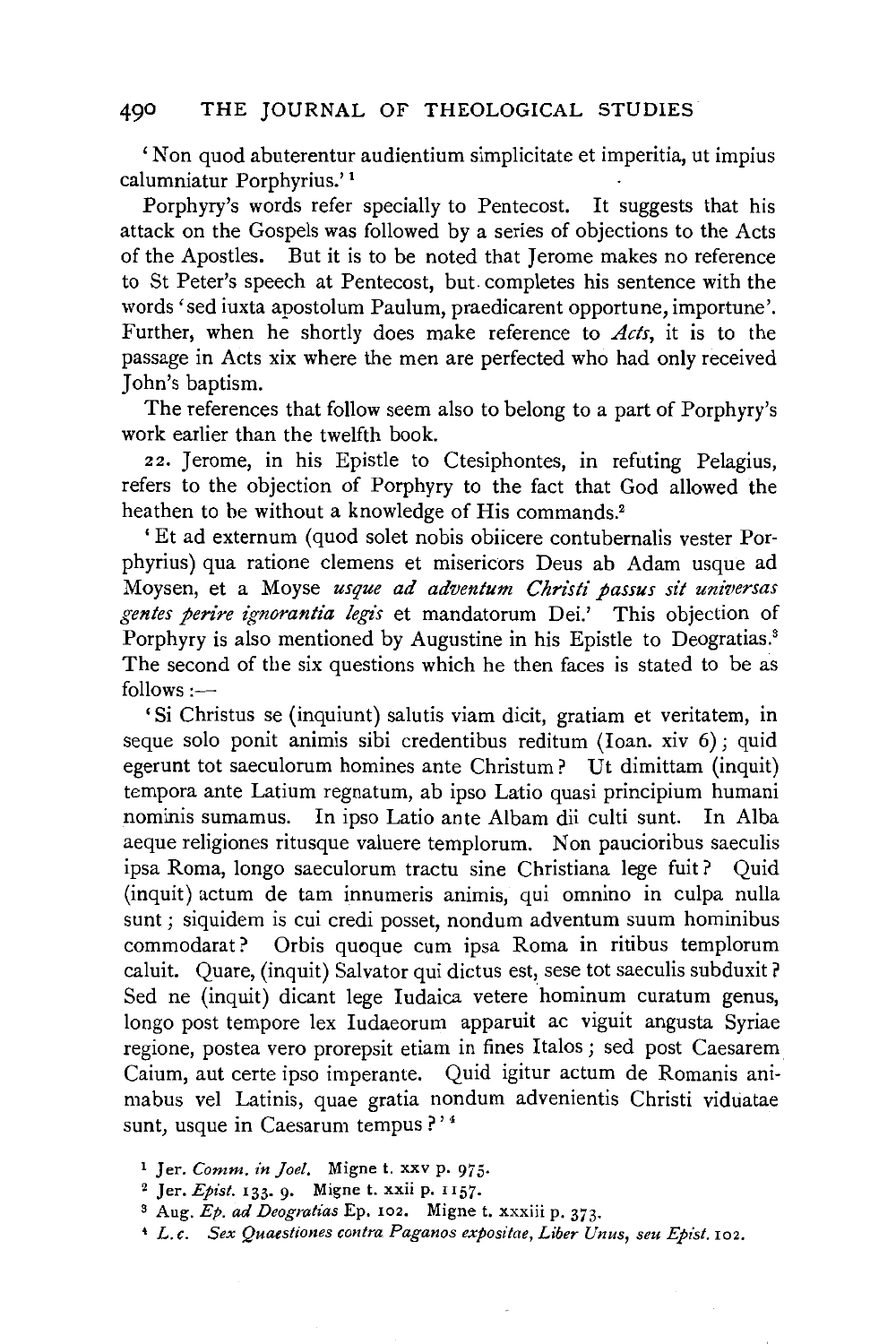The first thing to note about the above extract is the diffuseness with which the objection is stated, and the extreme brevity with which it is referred to by Jerome. This indicates that Porphyry filled his fifteen books by elaborating in many words the attacks of which we only know by means of brief references.

The elaborate reference to Rome is quite in accord with the fact that Porphyry had stayed there, and wrote his book in Sicily. But a further study of the Epistle to Deogratias suggests that it is not only the second of the six questions which has been extracted from Porphyry.

The first question is not referred to its author, but the second is introduced by 'Item *alia* proposuerunt, quae dicerent de Porphyrio contra Christianos tanquam validiora decerpta '. Before the fifth question we are told ' Post hanc quaestionem, qui eas ex Porphyrio proposuit, hoc adiunxit '. This suggests that the third and fourth objections are also derived from Porphyry.

Further, the sixth is said to be ' proposita de Iona, nec ipsa quasi ex Porphyrio, sed tanquam ex irrisione Paganorum'. This seems to indicate that the fifth was also derived from Porphyry. If this be the case, we may feel justified in adding at least three more items to our list of Porphyrian remains, as given in the third, fourth, and fifth questions.<sup>1</sup>

Whether they are his actual words is uncertain, but their brevity suggests that this was not the case. In this respect they are in strong contrast with the second question, which has just been quoted at length. These further extracts are as follows :-

2J. The third question is: 'Accusant (inquit) ritus sacrorum, hostias, thura, et caetera, quae templorum cultus exercuit ; cum idem cultus ab ipsis (inquit) vel a Deo quem colunt exorsus est temporibus priscis, cum inducitur Deus primitiis eguisse.' This objection follows so naturally from the previous one that it may well have belonged to the same part of Porphyry's treatise.

*24:* The fourth question is in regard to the words of Christ in St Matthew vii 2.

*'Minatur* (inquit) *Christus sibi non credentibus, aeterna suppli'cia*  (loan. iii r8); *et alibi ait: In qua mensura mensi fuen"tis, remetietur*  vobis. Satis (inquit) ridicule atque contrarie: nam si ad mensuram redditurus est poenam, et omnis mensura circumscripta est fine temporis, quid sibi volunt minae infiniti supplicii?'

25. The fifth question seems to have little point except as giving

1 Wagenmann only refers four of the *Quaestiones* to Porphyry, but Kleffner says the second, third, and fourth are certainly his, and perhaps the first and sixth. Georgiades *(op. cit.* 28) only accepts the second, third, and fourth.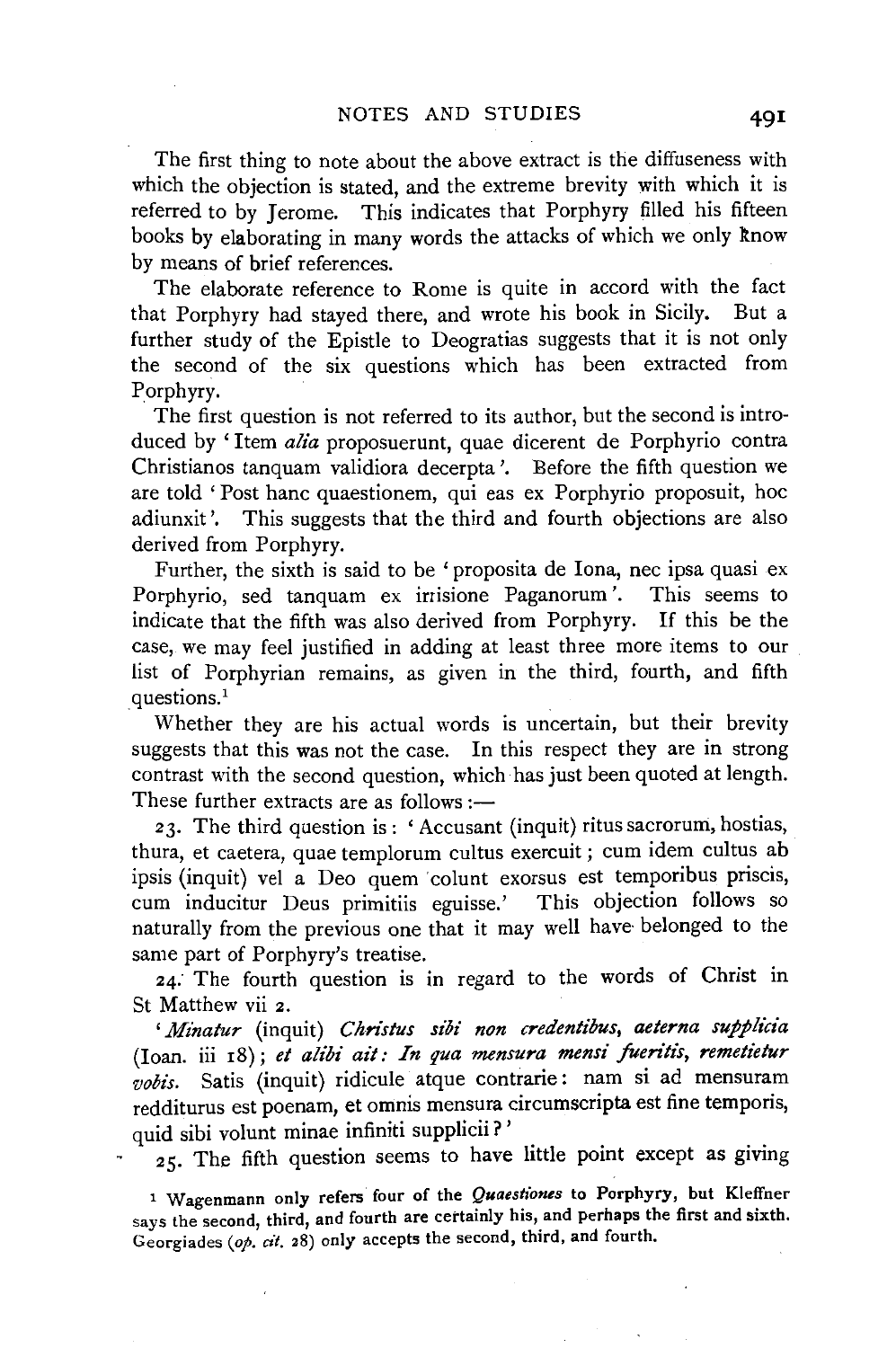Augustine opportunity to explain that Christ is the Wisdom spoken of by Solomon. It is as follows : 'Sane etiam de illo (inquit) me dignaberis instruere, *si vere dixit Salomon, Filium Deus non habet.'* 

26. The first question, which is about the difference in the Resurrection of Christ and of Lazarus, may be with slightly less certainty referred to Porphyry.

' Si Christi, inquiunt, quomodo potest haec convenire resurrectioni natorum ex semine eius qui nulla seminis conditione natus est ? Si autem Lazari resurrectio facta sit de corpore nondum tabescente, de eo corpore, quo Lazarus dicebatur; nostra autem multis saeculis post ex confuso eruetur. Deinde si post resurrectionem status beatus futurus est, nulla corporis iniuria, nulla necessitate famis, quid sibi vult cibatum Christum fuisse, et vulnera monstravisse? Sed si propter incredulum fecit, finxit : si autem verum ostendit, ergo in resurrectione accepta futura sunt vulnera.'

27. The sixth question probably comes from the same source, in spite of its being introduced by the statement that it is 'nec ipsa quasi ex Porphyrio, sed tanquam ex irrisione Paganorum '.

He proceeds to give it as follows :-

' Deinde quid sentire, *inquit*, debemus de Iona, qui dicitur in ventre ceti triduo fuisse; quod  $\frac{\partial \pi}{\partial q}$  est et incredibile, transvoratum cum veste hominem, fuisse in corde piscis. Aut si figura est, hanc dignaberis pandere. Deinde quid sibi etiam illud vult supra evomitum Ionam cucurbitam natam; quid causae fuit ut haec nasceretur?'

The introduction of *inquit,* as before, and the occurrence of *deinde* at the beginning of the quotation, seem to suggest the probability that this question is also derived from Porphyry. Perhaps the statement that it is scarcely his, only means that it is part of the stock in trade of every heathen opponent, for Jerome proceeds to remark, ' Hoc enim genus quaestionis, multo cachinno a Paganis graviter irrisum animadverti ', as though to explain what he meant by ' nee ipsa quasi de Porphyrio '.

The above six *Quaestiones Paganorum* cannot be said to form in any way a homogeneous whole. Not only are there varying degrees of certainty with which the various objections may be ascribed to Porphyry, but their subjects are so different that they can scarcely have been taken from the same part of his attack. If some have been culled from one book and some from another, we see exactly the same kind of treatment of his work as I imagine it to have received at the hands of Hierocles. And there may be a parallel in another respect also, if the language has been altered and the argument abbreviated in most cases, while in one of them (the second of the series) it seems likely that there has been little change in the original wording.

We pass on to some certain references to the twelfth book.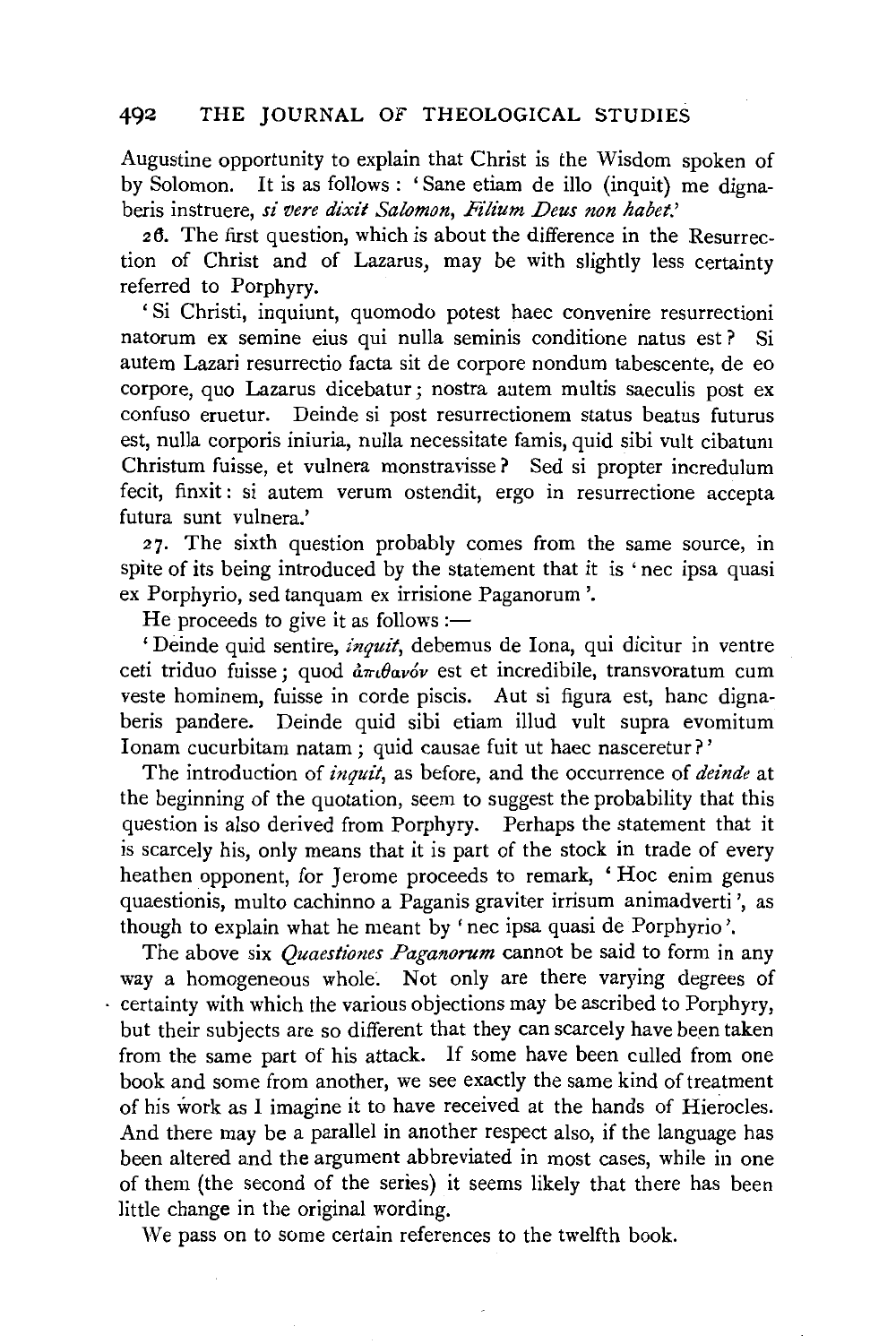28. Jerome in his *Comment. in Daniel. Proph*.<sup>1</sup> begins his preface by facing the statement made by Porphyry in his twelfth book that the book of Daniel is not prophecy but history.

' Contra prophetam Danielem duodecimum librum scripsit Porphyrius, nolens eum, ab ipso, cuius inscriptus est nomine, esse compositum : sed a quodam qui temporibus Antiochi qui appellatus est Epiphanes. fuerit in Iudaea, et non tam Danielem ventura dixisse, quam illum *narrasse praeterita.* Denique quidquid usque ad Antiochum dixerit, veram historiam continere: si quid autem ultra opinatus sit, quia futura nescierit, esse mentitum.'

He considers it sufficient that others have answered this attack, particularly Eusebius 'tribus voluminibus, id est octavo decimo et nonodecimo, et vicesimo '.

But he adds that Porphyry had brought arguments to prove that the original language of the Book of Daniel was Greek.

'Sed et hoc nosse debemus inter caetera, Porphyrium de Danielis libro nobis obiicere, idcirco *illum apparere conjictum, nee haberi apud Hebraeos, sed Graeci sermonis esse commentum,* quia in Susannae fabula contineatur, dicente Daniele ad presbyteros,  $d\pi\delta$   $\tau$ ov  $\sigma$ *yívov*  $\sigma$ *yí* $\sigma$ *ai*, kat aπò του πρίνου πρίσαι, quam etymologiam magis Graeco sermoni convenire, quam Hebraeo.'<sup>2</sup>

This etymology dates back to Origen, but it is worth noting that Porphyry is thus shewn to have discussed etymologies in his work against the Christians. In his extant works this was a noteworthy characteristic,<sup>3</sup> and thus the lost work is seen to be in line with them. But there is not a word about etymologies in the opponent of Macarius, to whom such points evidently did not appeal.

As Jerome proceeds with his commentary, he frequently mentions Porphyry's interpretations. The passages are as follows :-

29· In Dan. ii 44, Jerome says of the stone which should break the kingdoms : ' Quod Iudaei et impius · Porphyrius male ad populum referunt Israel, quem in fine saeculorum volunt esse fortissimum, et omnia regna conterere, et regnare in aeternum.'

30. Again on v 46, and the respect paid by Nebuchadnezzar to Daniel, he says : 'Hunc locum calumniatur Porphyrius, quod nunquam superbissimus rex captivum adoraverit.' •

31. In ch. v 10, where the queen enters the banquet hall and praises Daniel, Jerome objects to his opponent's theory that she was

<sup>3</sup> See e.g. *De Antro Nympharum* ch. x vatoes, at από των ναμάτων ούτω κέκληνται. Ch. xv δηλοί δε το τιθαιβώσσειν, το τιθέναι την βόσιν. Ch. xxiii, Januarius as the 8vpa'ios f'~"• *lavova.* being equivalent to 9vpa. •

 $4 L.c. p. 504.$ 

<sup>&</sup>lt;sup>1</sup> Migne vol. xxv p. 491. <sup>2</sup> *Id.* p. 492.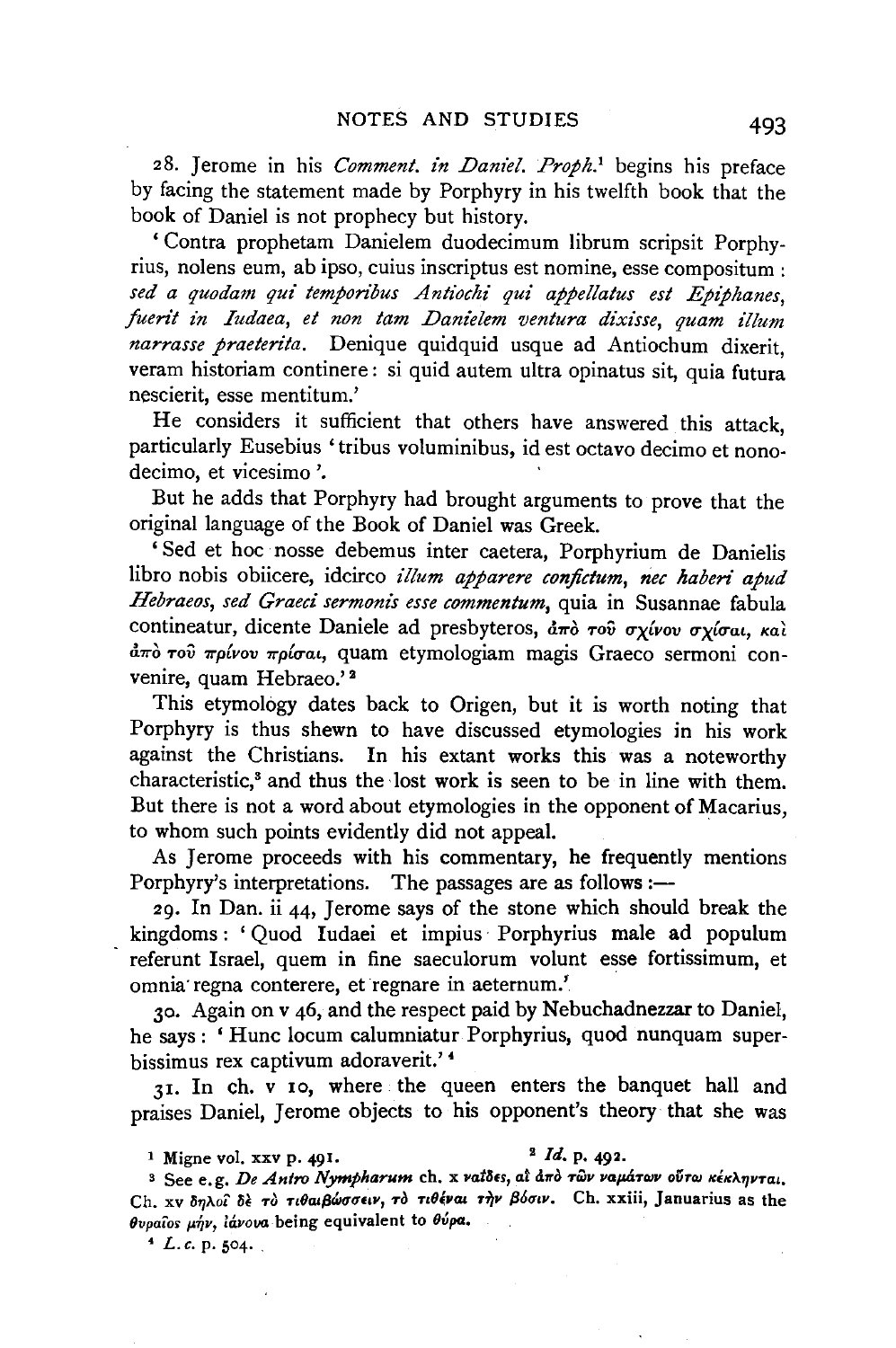Belshazzar's wife, saying: 'Evigilet ergo Porphyrius, qui eam Bathasaris somniatur uxorem, et illudit plus scire quam maritum.'<sup>1</sup> One is reminded of the mockery which Porphyry has elsewhere for the high position of women in the Christian Church.

32. Porphyry seems to have been active in his speculation concerning the kingdoms and the beasts, for concerning Dan. vii  $7-14$  Jerome says  $^{2}$ ' Porphyrius duas posteriores bestias, Macedonum et Romanorum in uno Macedonum regno ponit et dividit : Pardum volens intelligi insum Alexandrum : bestiam autem dissimilem caeteris bestiis, quatuor Alexandri successores, et deinde usque ad Antiochum cognomento Epiphanen decem reges enumerat; qui fuerunt saevissimi: ipsosque reges non unius ponit regni, verbi gratia, Macedoniae, Syriae, Asiae et Aegypti, sed de diversis regnis unum efficit regnum ordinem, ut videlicet ea quae scripta sunt : Os loquens ingentia, non de Antichristo, sed de Antiocho dicta credantur '. He adds 'Frustra Porphyrius cornu parvulum, quod post decem cornua ortum est, Epiphanen Antiochen suspicatur, et de decem cornibus tria evulsa cornua, sextum Ptolemaeum cognomento Philometorem septimum Ptolemaeum Evergetem, et Antarxiam regem Armeniae'.

In his comment on v 14 he asked Porphyry, if Antiochus were the small horn, who it was that broke him, and suggests his replying 'Antiochi principes a Iuda Machabaeo fuisse superatos'.<sup>3</sup>

From these extracts it is quite plain that Porphyry dealt in detail with the words of Daniel, in order that he might shew that they were fulfilled in other ways than by the coming of Christ, and of Anti-Christ. Several more references are contained in the rest of Jerome's commentary.

33· In ch. ix **1** Jerome declares that the Darius mentioned is not 'illum Darium, cuius anno secundo templum aedificatum est (quod Porphyrius suspicatur, ut annos Danielis extendat)'.<sup>4</sup>

Here again Porphyry is charged with bringing down the date of Daniel.

34· Likewise in Dan. xi 20 we are told of the one here referred to 'Porro Porphyrius non vult hunc esse Seleucum sed Ptolemaeum Epiphanen  $\cdot$ <sup>5</sup> (Cf. also his words on v 36.)

In the verses which follow with regard to Antiochus, Jerome states that there is no contention 'inter Porphyrium et nostros ', but he has occasion to answer him again in commenting on v 34, saying that Porphyry thinks the 'parvulum auxilium' to be Mattathias 'de vico Modin' 6 the smallness of the help being explained by the fall in battle of Mattathias, and of his son Judas Maccabaeus.

| 1 L. c. p. 520.    | 2 L.c. p. 530. | $^3$ L.c. pp. 530 and 533. |
|--------------------|----------------|----------------------------|
| $4 L$ , c, p, 539. | $L$ c. p. 565. | $^6$ L, c, p, 569.         |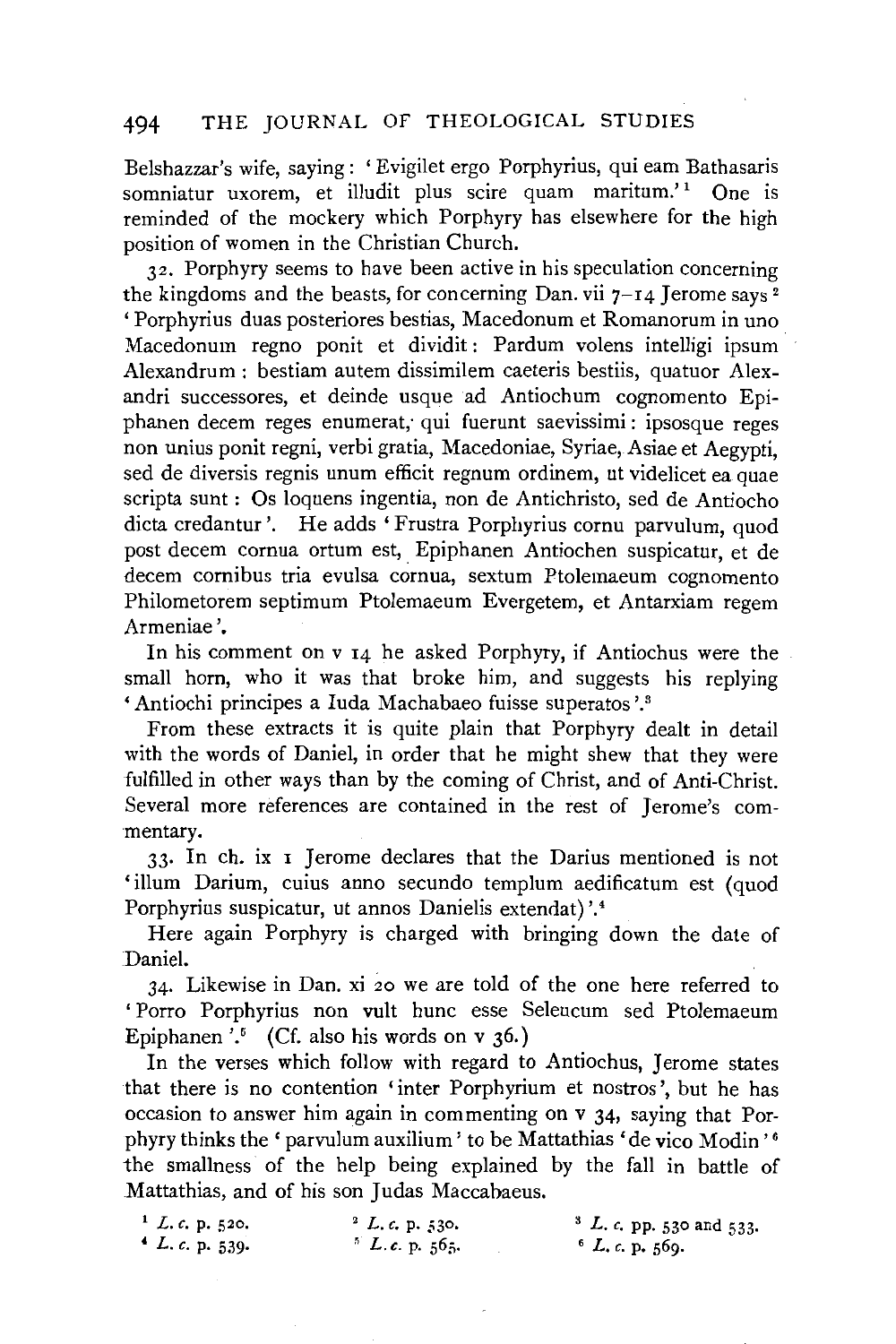A further reference to this expression is found in Jerome. In commenting on the word *fortitude* in Isaiah xxx 3 he discusses the Hebrew word for the 'strength' of Pharaoh. ' Pro fortitudine Pharaonis, quae in hoc loco bis ponitur, in Hebraico scriptum habet *Maoz* (t'l/0). Hoc annotavimus, ut quod in Danielis extrema legimus (Dan. xi) visione Deum *Maozim* (!:l'tlliO) non, ut Porphyrins somniat, Deum *viculi Modim*  (al. *Moden*) sed *robustum* Deum et *fortem* intelligamus.<sup>1</sup>

35· There is a special interest in the next two references, for they appear to be an actual citation of the words of Porphyry, who attributes the language of Dan. xi 44, 45 to Antiochus.

'Et in hoc loco Porphyrins tale nescio quid de Antiocho somniat : Pugnans, *inquit,* contra Aegyptios, et Libyas Aethiopasque pertransiens, audiet sibi ab Aquilone et ab Orientale praeiia concitari, unde et regrediens capiet Aradios resistentes, et omnem in littore Phoenicis vastabit provinciam. Confestimque perget ad Artaxiam regem Armeniae, qui de Orientis partibus movebitur, et interfectis plurimis de eius exercitu, ponet tabemaculum suum in loco Apedno, qui inter duo latissima situs est flumina, Tigrim, et Euphratem.' Jerome breaks off to express his indignation that 'inter duo maria' in Daniel should be interpreted as  $'$ flumina '.<sup>2</sup>

36. In Dan. xii I, Jerome declares that Porphyry passes all bounds by still seeing a reference to Antiochus when Michael the great prince is spoken of.

'Et hoc, *inquit,* de Antiocho scriptum est, qui vadens in Persidem, Lysiae qui Antiochiae, et Phoeniciae praeerat, reliquit exercitum, ut adversus Iudaeos pugnaret urbemque eorum Jerusalem subverteret; quae omnia narrat Josephus historiae auctor Hebraeae, quod talis fuerit tribulatio, qualis nunquam, et tempus advenerit quale non fuit ex quo gentes esse coeperunt usque ad ilium tempus. Reddita autem victoria, et caesis Antiochi ducibus, ipsoque Antiocho in Perside mortuo, salvatus est populus Israel: omnes qui scripti erapt in libro Dei, hoc est, qui Legem fortissime defenderunt, et e contrario qui deleti sunt de libro, hoc est, qui praevaricatores exstiterunt Legis, et Antiochi fuerunt partium. Tunc, *ait,* hi qui quasi in terrae pulvere dormiebant, et operti erant malorum pondere, et quasi in sepulcris miseriarum reconditi, ad insperatam Victoriam de terrae pulvere surrexerunt, et de humo elevaverunt caput, custodes Legis resurgentes in vitam aeternam, et praevaricatores in opprobrium sempiternum. Magistri autem et doctores, qui Legis notitiam habuerunt, fulgebunt quasi coelum, et qui inferiores populos exhortati sunt ad custodiendas caeremonias Dei, ad instar astrorum splendebunt in perpetuas aeternitates.'

Jerome then adds: 'Ponit quoque historiam de Machabaeis, in qua <sup>1</sup> Jer. *Comm. in Isaiah* xxx 3. Migne t. xxiv p. 339. <sup>2</sup> Migne t. xxv p. 573.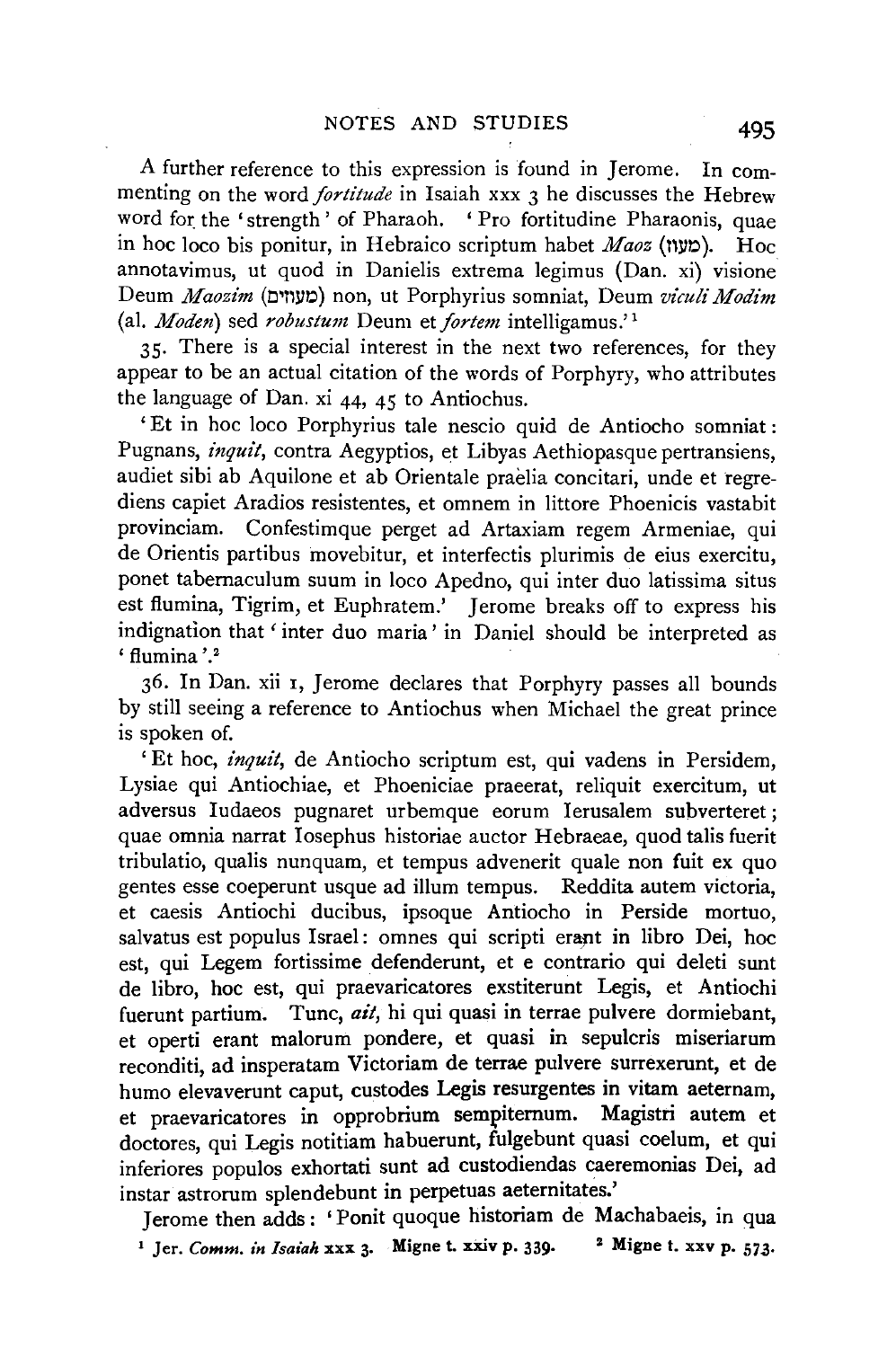dicitur multos Iudaeorum sub Mattathia et Iuda Machabaeo ad eremum confugisse, et latuisse in speluncis, et in cavernis petrarum, ac post victoriam processisse (1 Mach. ii). Et haec  $\mu \epsilon \tau a \phi o \rho \kappa \hat{\omega} s$  quasi de resurrectione mortuorum esse praedicta.' 1

The above extract is certainly one of the most interesting which Jerome has preserved, for it reveals the anxiety of a heathen opponent to find another explanation for Old Testament passages which the Christians used as prophecies of the resurrection from the dead.

37· The rest of Dan. xii was likewise interpreted literally by Porphyry. We may collect the references thus. The 'time, times and half a time ' of v  $\frac{1}{7}$  ' tres et semis annos interpretatur Porphyrius '.<sup>2</sup> The scattering of the people (in the same verse) refers to the persecution of Antiochus.<sup>2</sup> The 1,290 days of *v*. **11**, he says were fulfilled 'in tempore Antiochi, et in desolatione templi<sup>74</sup> The 1,335 days of *v.* 12 shews 'victoriae contra duces Antiochi tempus' (i.e. in the 45 days by which the earlier number is exceeded) when Judas succeeded in cleansing the temple. Finally  $v$ ,  $r_1$  is again referred to the time of Antiochus.

38. We also find a reference to Porphyry's next book, for it is stated by Jerome in his commentary on St Matt. xxiv 15 that in his thirteenth book Porphyry dealt fully with ' the abomination of desolation spoken of by Daniel the prophet', and that Eusebius answered him more fully still.

' De hoc loco ... multa Porphyrius tertio decimo operis sui volumine contra nos blasphemavit, cui Eusebius Caesariensis episcopus tribus respondit voluminibus, decimo octavo, decimo nono et vicesimo. Apollinaris quoque scripsit plenissime : superflueque conatus est uno capitulo velle disserere, de quo tantis versum millibus disputatum est.'<sup>5</sup>

39· In the fourteenth book, Porphyry seems to have seized upon some of the passages where Old Testament prophecy was quoted by the Evangelists, to shew how little they knew about what they were quoting. We may set down the next two references as belonging to this book.

Among the works once regarded as Chrysostom's are contained fourteen homilies on St Mark's Gospel. The first of these discusses the difficulty contained in its first verses, where the words of Malachi's prophecy are ascribed to Isaiah. The author makes the following  $statement :=$ 

'Locum istum impius ille Porphyrius in quarto decimo volumine disputat, et dicit; Evangelistae tam imperiti fuerunt homines, non solum in secularibus sed etiam in scripturis divinis, ut testimonium, quod alibi scriptum est, de alio ponerent Propheta.'<sup>6</sup>

<sup>1</sup> L. c. p. 575, 576. <sup>2</sup> L. c. p. 577. <sup>3</sup> L. c. p. 578. <sup>4</sup> L. c. pp. 579. <sup>5</sup> Jer. *Comm. in Matth.* xxiv 15. Migne t. xxvi p. 178.

6 Chrys. Paris ed. of 1614, t. ii p. 968.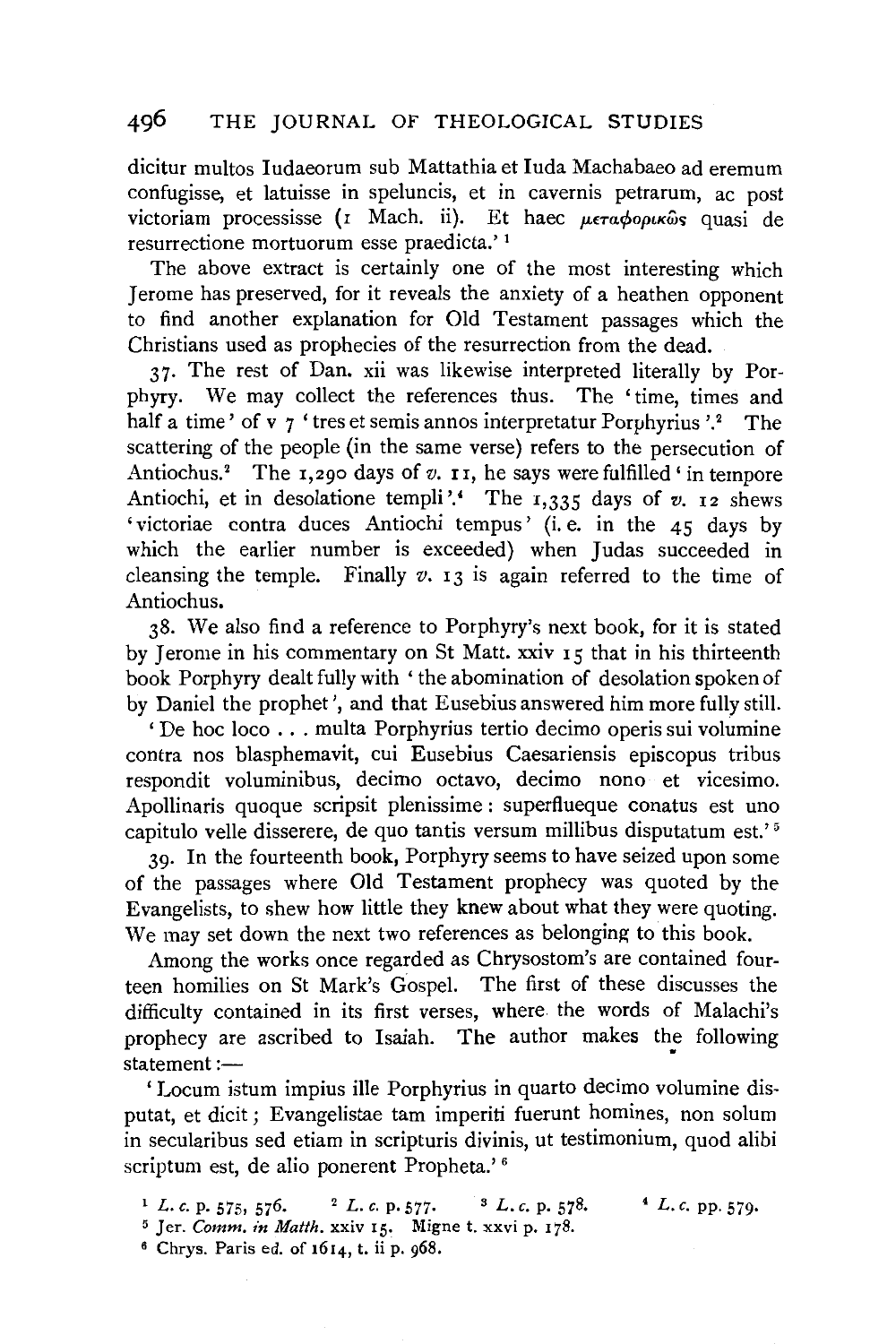We have also a plainer allusion to the same passage contained in Jerome, which may reckon as part of the same reference to Porphyry.

The former, in commenting on Matt. iii 3 (the prophecy of Isaiah 'The voice of one crying' &c.), says that Porphyry compared this with the statement in Mark i *z,* that the previous words 'Behold, I send my messenger before thy face ' were also from Isaiah.

' Porphyrins istum locum Marci Evangelistae principio comparat : in quo scriptum est : sicut scriptum est in Isaia propheta etc. . . . Quum enim testimonium de Malachia Isaiaque contextum sit, quaerit, quomodo velut ab uno Isaia exemplum putemus assumptum. Cui Ecclesiastici viri plenissime responderunt.<sup>'1</sup>

This is perhaps the best instance of the care with which Porphyry studied the Gospels in order to find points of·attack. He plainly here possessed the older reading. Can this very objection of his have had any influence on the text?

40. In the *Breviarium in Psalmos,* the writer 2 speaks of Ps. lxxviii *z,*  which was entitled 'A Psalm of Asaph ', being ascribed to Isaiah in Matt. xiii 35 ('that it might be fulfilled which was spoken by the prophet [Isaiah] saying, I will open my mouth in parables &c.'). He  $adds :=$ 

'Hoc Isaias non loquitur, sed Asaph. Denique, et impius Porphyrius proponit adversum nos hoc ipsum et dicit; Evangelista vester Matthaeus tam imperitus fuit, ut diceret, quod scriptum est per Isaiam prophetam.'

The form of the last sentence indicates that the actual words of Porphyry are quoted. This must therefore count as another fragment of his work. And here then is again the same kind of textual interest as in the previous reference. If one of them belonged to the fourteenth book, certainly the other is to be placed with it.

4r. There is still one more source from which references may be obtained, for a few pages have been preserved of the lost work of Methodius in answer to Porphyry.<sup>3</sup> By means of the references contained therein, and with the aid of the titles prefixed to each of the five fragments in the MSS in which they are found, we are able to add five more to the list of objections brought by him. Whether these titles depend on further information than the actual contents I do not know.

The first fragment is stated to be an answer to the question,  $\tau \ell \phi \phi \epsilon$ - $\lambda$ ησεν ήμας δ υίος του θεου σαρκωθείς έπι γης και γενόμενος άνθρωπος; και διά τί τῷ τοῦ σταυροῦ σχήματι ἠνέσχετο παθεῖν καὶ οὐκ ἄλλη τινὶ τιμωρία;  $κ$ αί τί τὸ χρήσιμον τοῦ σταυροῦ ;

The chief interest of the answer is that it deals with Christ's action

<sup>2</sup> Jer. *Comm. in Matth.* **Migne t. xxvi p. 29.** 2016.<br>
<sup>2</sup> Ap. Jer. *Brev. in Psalt.* Migne t. xxvi pp. 1045-1046. <br>
<sup>3</sup> Bonwetsch *Methodius von Olympus* pp. 345-348 'Ex *r*ων *κ*ατα Πορφυρίου. VOL. XV.  $Kk$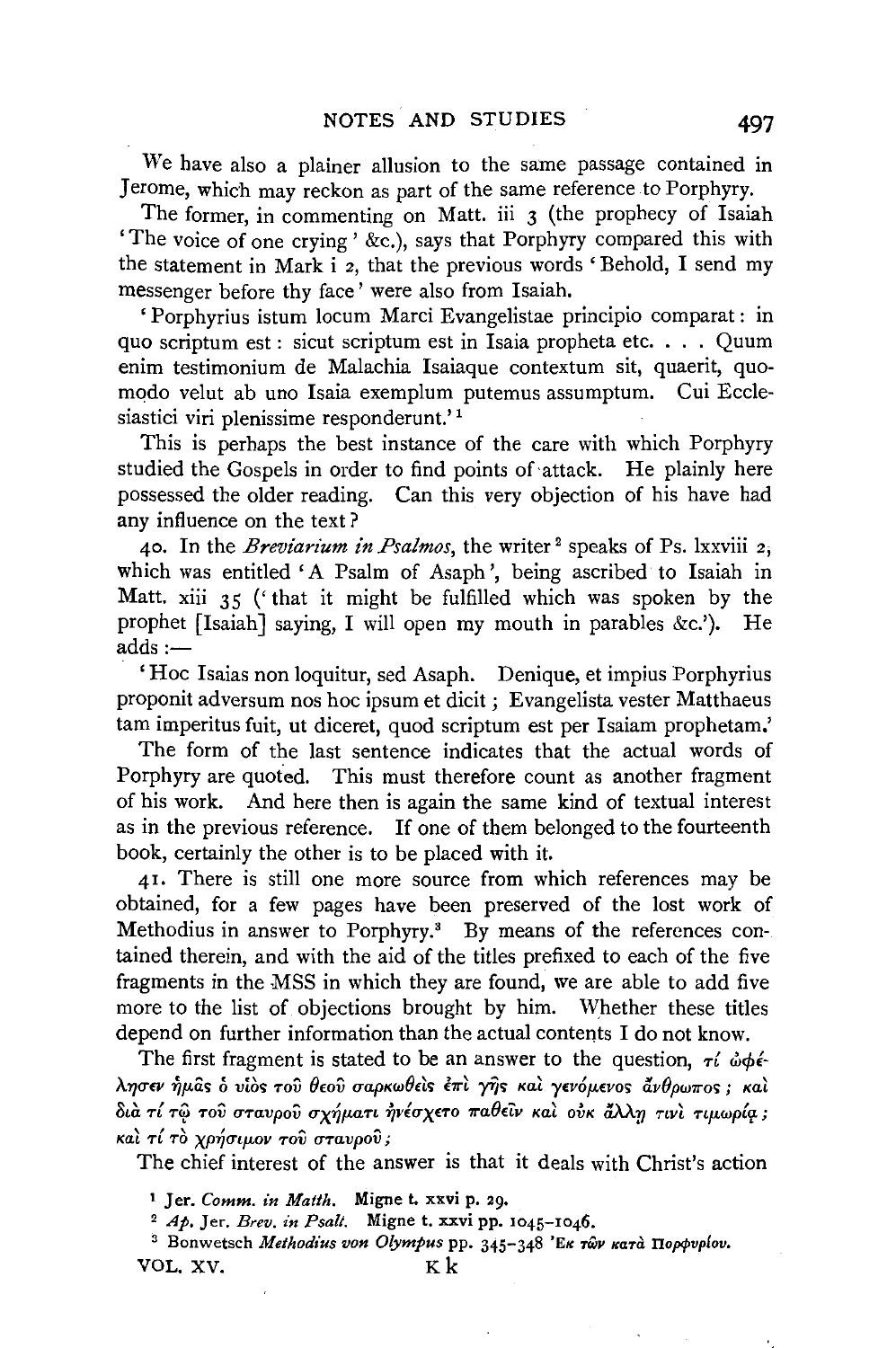specially in relation to the world of demons, thus indicating that this was a point discussed by Porphyry in the Adv. Christianos as well as in the Philosph. ab Orac. Haur., and the Ep. ad Anebo.

42. The second extract seems to be dealing with the same subject, but the earlier part is lost, and it begins in the middle of a sentence. The inscription of the MS gives the question as  $\Pi\hat{\omega}_{s}$   $\delta \tau$   $\sigma \hat{v}$   $\theta \epsilon \sigma \hat{v}$   $\nu \hat{i} \delta s$ δ Χριστός έν βραχεί τε και περιωρισμένω χρόνω διαστολαίς σώματι έπεχώρητο; και πως απαθής ων εγένετο ύπο πάθος;

43. The third fragment deals with a similar subject, the title of the MS being πρός τους επαισχυνομένους επί τω σταυρώ του Χριστού. It unites the contents of the two earlier fragments by giving the reason why έπαθε σαρκί τω σταυρώ προσπαγείς δ λόγος, and explaining how  $\hat{\eta}$ ν εν τω παθητώ μένων άπαθής. In none of the three, which evidently all come from the same source, is Porphyry referred to by name. But a sentence of the third is quoted in another MS as  $\tau \circ \hat{v}$   $\dot{\alpha} \gamma \dot{\omega} v$  Me $\theta \circ \delta \dot{\omega} v$ ,  $\epsilon$   $\kappa$   $\tau$ ων κατά του Πορφυρίου. This is sufficient to prove that the other two fragments are also from the work of Methodius against Porphyry.

The remaining two fragments are quite brief, but in each case they are specially quoted as from Methodius's book against Porphyry.

44. The fourth deals with the conditions of the forgiveness of sins, and the extent of the effects of repentance. The words of Methodius are as follows: Μετάνοια τότε άμαρτήματος παντός γίνεται άπαλειπτική, όταν έπι τω γενομένω ψυχής σφάλματι άναβολην μη δέξηται, μηδε παραπέμψη το πάθος είς χρονικον διάστημα· ούτω γαρ ούχ έξει καταλείψαι ίχνος εν ήμιν το κακόν, άτε άμα τω έπιβηναι άποσπασθεν δίκην φυτού άρτισυστατικού. Evidently Porphyry had gone deeply into the ethics of repentance.

45. The fifth fragment seems likewise to be dealing with the relation of ethics and religion, for it lays down that  $\kappa \alpha \kappa \omega \nu$  consists in distance from God and ignorance of Him, and the things which come from ourselves, whereas  $\frac{\partial y}{\partial \theta}$  consists in likeness to God and faith, and a movement towards that which is immortal.

These abstract questions plainly belonged to quite a different part of Porphyry's book from anything else that remains to us, and seem to form part of a section on the doctrines of Christianity. Possibly this was the climax which he reached in the last books of his great work. but it is quite as likely that this attack formed a section in the lost books in the middle of his work.

46. One more reference remains, which is made by Jerome in commenting on Isaiah iii 12.<sup>1</sup>

'Caveamus ergo nos ne exactores simus in populo, ne iuxta impium Porphyrium matronae et mulieres sint noster senatus, quae dominantur

<sup>1</sup> Jer. Comm. in Isa. Migne t. xxiv p. 66.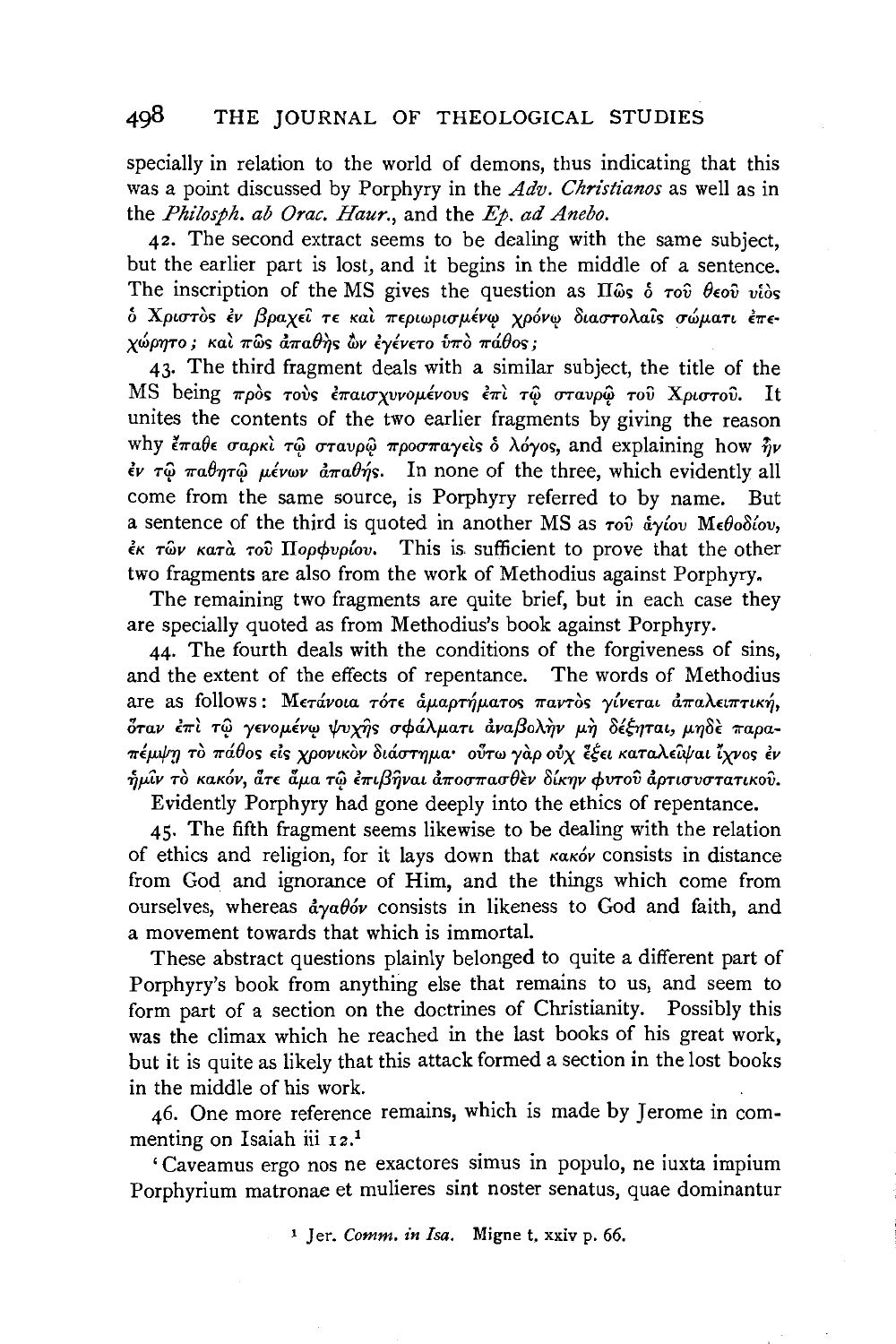in ecclesiis et de sacerdotali gradu favor iudicat feminarum.' Here Porphyry's reference to the high position of women in the Church may form part of a scathing satire on the Christian society and organization, a theme which he may perhaps have reached near the close of his treatise.

The forty-six quotations or references given above are all that I can find, and they represent all that can be regained of the lost fifteen books unless use is made of the *Apocriticus*.<sup>1</sup> And this we are, I believe, justified in using as a second source for the arguments, though not for the language, of Porphyry himself.

I proceed to an attempt to reconstruct provisionally the whole work with the help of the above sources.<sup>2</sup> It must be understood that the *order* is often a matter of conjecture.

*Book L* The *first book* was an attack on the credibility of the New Testament, the quarrels and inconsistencies of the Apostles being adduced to prove that they were unworthy of credit.

From the commentary of Jerome on Galatians we know of three points of attack  $:=$ 

I. When at Antioch Paul withstood Peter to his face, it shewed both the impudence of the former and the inconsistency of the latter (also in *Apocr.* iii 22).

2. When Paul says he 'conferred not with flesh and blood', he means to degrade Peter, James, and John by calling them thus.

3· Peter brought death upon Ananias and Sapphira, by his imprecation on them (also in A *pocr.* iii 21 ).

From the *Apocriticus* we may add three more attacks upon Peter, and nine upon Paul :-

(a) Attacks upon Peter.

1. He cut off the ear of the high-priest's servant instead of forgiving until seventy times seven, as he had been bidden (iii 20).

2. He made his escape from prison when Herod had seized him  $(iii 22)$ .

3. He claimed the right to have a wife, and so brought himself under the condemnation of Paul's words in Cor. i 9 'Such are false apostles' (iii 22).

(b) Attacks upon Paul.

These are chiefly in the form of inconsistencies.

<sup>1</sup> Lardner op. cit. p. 226 n., refers to Macknight *The Truth of the Gospel History*. p. 3r9, as having stated, without giving the reference, that Porphyry blamed Christ for encouraging fraud by the Parable of the Unjust Steward. He considers that Macknight was mistaken, and certainly the reference cannot be found.

2 In each case the references which come from the *Apocn'h'cus* will be placed last, as having a less degree of certainty.

Kk2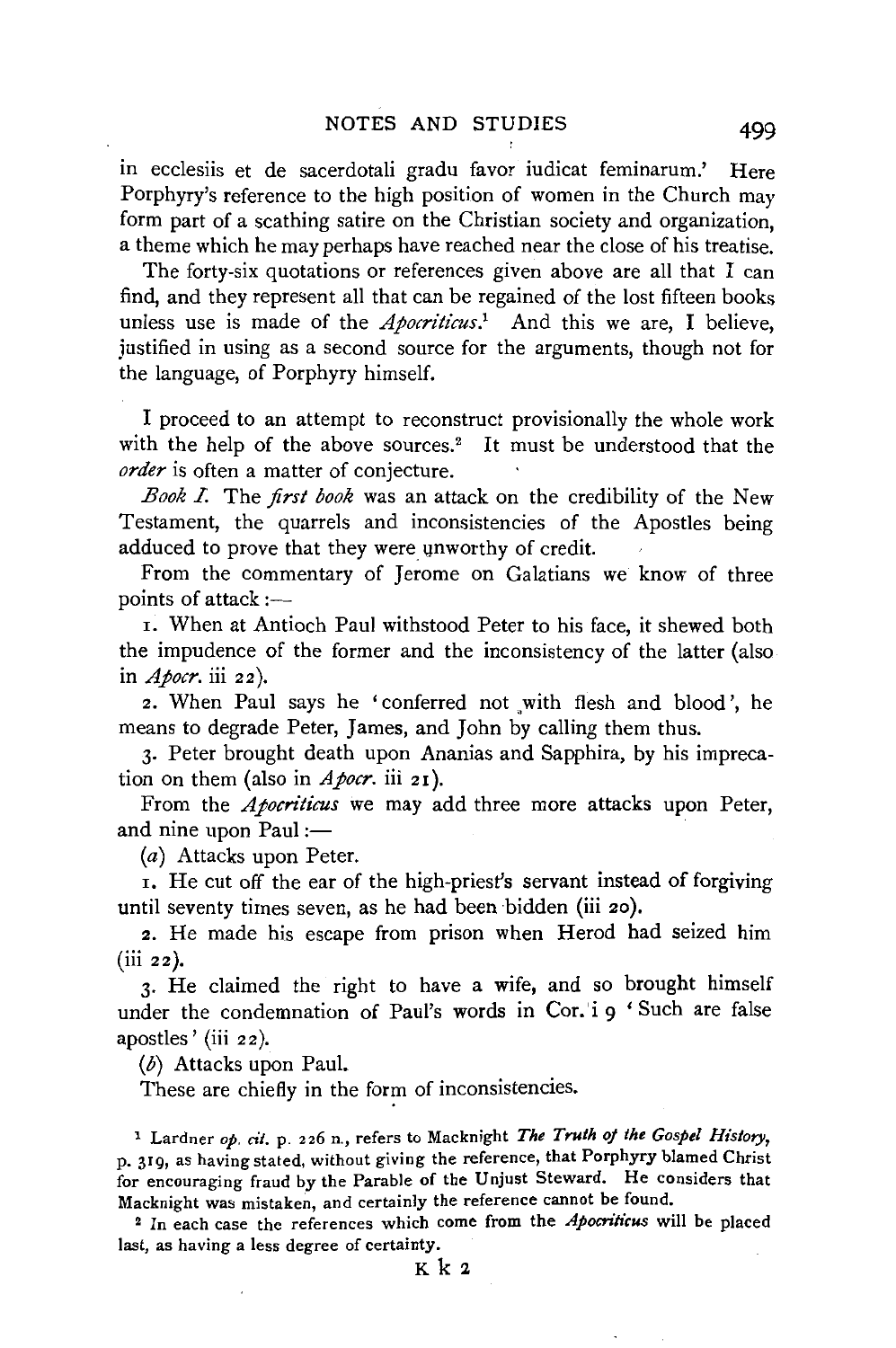r. He said he was 'free' and yet was 'the servant of all' (iii 30).

2. He abused circumcision as being merely  $\kappa a \tau a \tau o \mu \eta$ , and yet he himself circumcised Timothy (iii 30).

3· He said at one time that he was a Roman, and at another that he was a Jew of Tarsus (iii 31).

4· He shewed his greed by applying to himself and his own support what Moses said about the oxen in the law (iii  $32$ ).

5· He declared that the whole law must be kept, for it is spiritual, and the commandment holy (Rom. vii 14), and yet he said that those under the law are under a curse, in Gal. iii (iii 33).

6. Again, he quoted the law to help his argument, but called it the strength of sin, which entered that grace might abound (iii 34).

7· He said it was wrong to sacrifice to demons, and yet he declared that there is no idol in the world (iii 35).

8. He said 'meat will not present you to God', and yet he told them to eat whatever was sold, for 'the earth is the Lord's'.

9. He not only contradicts himself, but also the present teaching of Christianity, for instead of honouring virginity, he said that deceivers forbid to marry ( $\bar{x}$  Tim. iv 3), and that concerning virgins he had no command (iii 36).

To the first book there may perhaps be added the objection implied in the fragment of Book V of the *Apocriticus,* which is to be found in the writings of the Jesuit Turrianus.<sup>1</sup> It is concerned with the difficulties with regard to the relation of faith and works, and may possibly have formed part of an attack based on the discrepancies between Paul and James. This is the more likely, as in the second of the attacks quoted above from Jerome *in Galat.,* Paul's contempt for James as well as Peter seems to have been shewn.

*Book II.* The *second book* is entirely lost, and its contents can only be a matter of conjecture.<sup>2</sup> But a guess may be made with some probability in the light of the contents of the books which follow. For Book III contained detailed criticisms of the Old Testament, and Book IV went on to discuss generally the history of the Jews. As Book I began to deal similarly with the New Testament, it seems probable that Book II proceeded in the same way, and dealt with the unhistorical basis of Christianity on more general lines than Book I.

*Book III,* as already mentioned, consisted of an attack on the Old Testament, and gave examples of its inconsistencies and absurdities, largely drawn from the Pentateuch.

(a) The fragment preserved by Eusebius attacks Origen's allegorical

<sup>1</sup> See *J.T.S.* (July 1907).<br><sup>2</sup> Neither Wagenmann nor Kleffner offers any suggestion.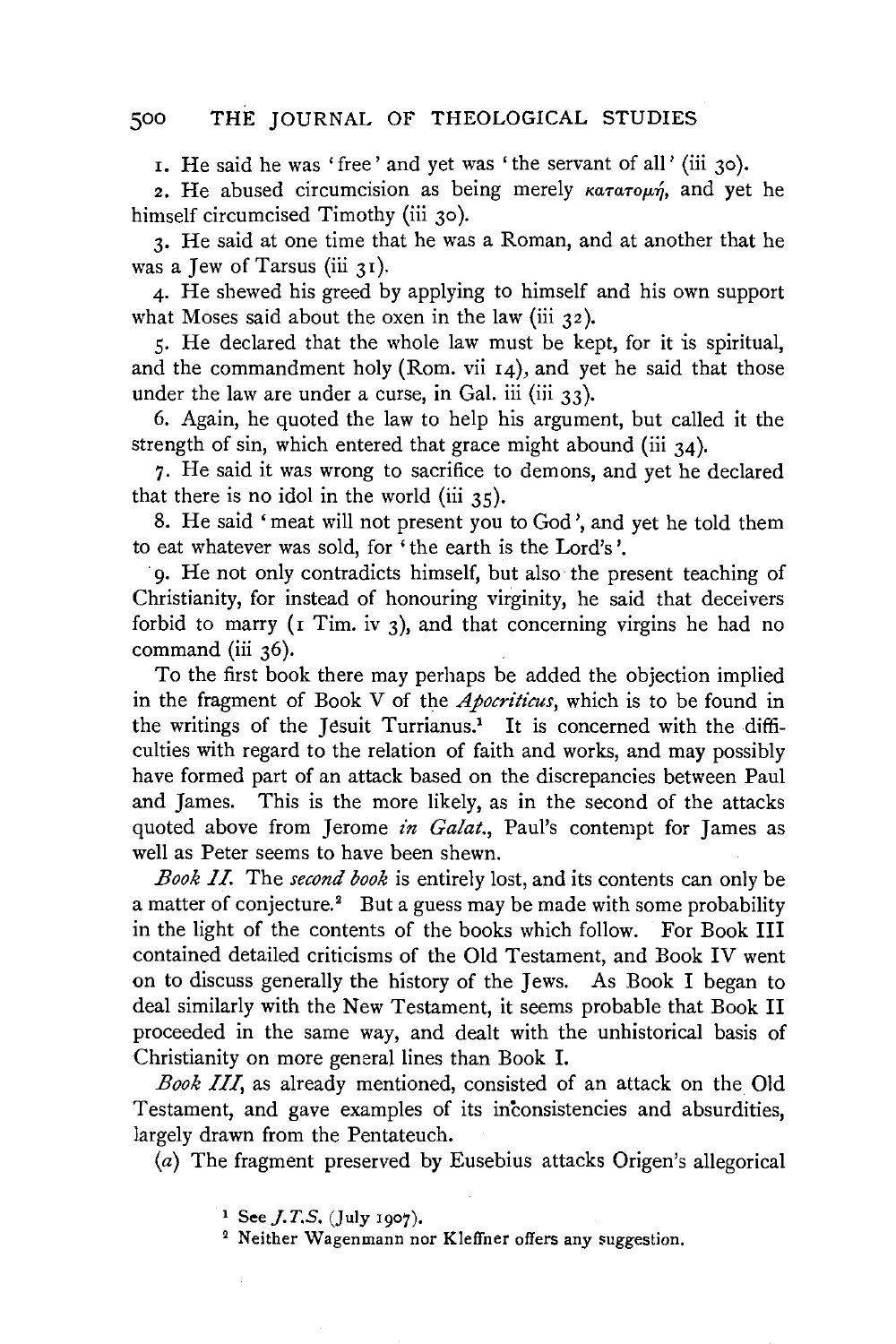method of interpretation, for Porphyry required the language of the Mosaic books to be taken literally, if he was to ridicule it effectively.

(b) The reference in Severian raises the question why in Gen. ii  $_17$ God forbade the knowledge of good as well as evil.

(c) Two objections to later books of the Old Testament<sup>1</sup> (other than the prophecies of Daniel) are preserved by Augustine,<sup>2</sup> which may possibly have belonged to the third book.

1. The language of Solomon (presumably in Proverbs) contradicts the Christian idea that God has a son.

2. The story of Jonah is absurd and incredible.

*Book IV.* The *fourth book* discussed the history of the Jews, shewing that the story as possessed by the Christians was quite untrustworthy, and that the true history had been preserved by Sanchuniathon.

The reference to the Hebrews in another fragment, side by side with the Egyptians and other nations, suggests that Porphyry was proving them to be an ordinary nation, and not a chosen and peculiar people with a special revelation from heaven.

Nothing remains of the following books from the fifth to the eleventh. But, as we know that the later books contained both a detailed attack upon the prophecies of Daniel and a reference to the Christian hope as contained in the New Testament, the intervening books must have consisted of an attack on the Christian's God, their Saviour and His claims, the doctrines of the Church, and the language of the New Testament itself. The deadliness of Porphyry's polemic seems to have consisted largely in his merciless ridicule of the Gospels, and this fact makes it probable that in reverting to Christianity in Book V after his digression on Judaism in the two previous books, he began with this detailed form of attack.<sup>3</sup> He would deal first with the life of Christ, His deeds and miracles, and then fasten on His sayings, and the inconsistent accounts of the Evangelists. This would lead to the Christian idea of God, and His relation to the heathen gods, which would itself suggest the relation of the Christian rites to those of paganism. From rites he would pass to doctrines, such as Baptism and the Resurrection, and would end this section of his work with objections to the whole theory of salvation through the Incarnate and Crucified Christ. The above seven topics correspond to the number of the lost books. It would of course be foolish to pretend that we

<sup>1</sup> Wagenmann speaks of the third book as concerned with scripture commentaries, and Georgiades gives it as  $\pi \epsilon \rho \partial \eta \gamma \partial \rho \partial \rho \partial \rho \partial \rho \partial \rho \partial \rho \partial \rho$ , but Kleffner appears to narrow it to the Pentateuch. 2 In his *Quaestiones Paganorum.* 

3 Kleffner says he seems to have criticized all the books of the New Testament almost verse by verse.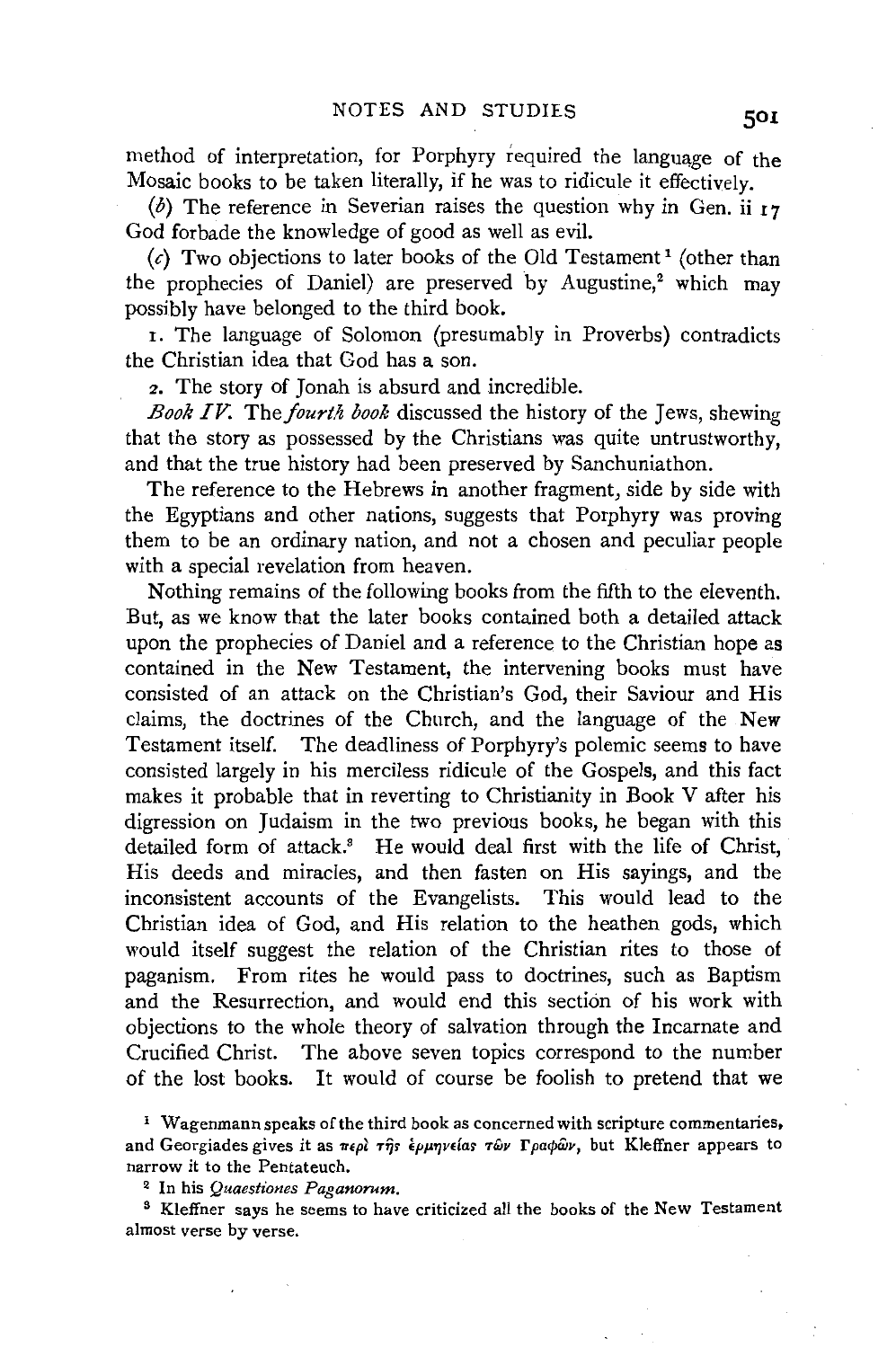can reconstruct the order of the books accordingly. But besides the references contained in other works, some of the above topics are dealt with in various parts of the *Apocriticus* in such a way as to suggest that they are selected from the arguments in different books of Porphyry.

I therefore tentatively suggest a reconstruction something like the following one  $:$   $-$ 

*Book V.* The life of Christ, with objections to His deeds and miracles.

r. In John vii 6-ro Christ said He would not go up to the feast, and then stultified Himself by going (Jer. *Dial. adv. Pelag.*).

2. Objections are brought to the Miracles of healing. The single fragment that is preserved by Nicephorus of Book I of the *Apocriticus* is an answer to an attack upon the healing of the woman with an issue of blood.

3· Objections to Christ's behaviour found later in the *Apocn'ticus.* 

(a) Why did He not appear to Pilate and Herod and other trustworthy witnesses after the Resurrection, and not merely to women and peasants? He· had told the high-priest, &c., that they would see Him in His glory. Had He shewn Himself, it would have caused belief, and saved persecution (ii 14).

(b) Why did He allow Himself to be mocked and crucified not saying anything worthy for the benefit of His judge or His hearers, but tolerating insults like the meanest of men ? (iii r ).

(The reference to Apollonius is omitted as introduced by Hierocles.)

 $(c)$  Why, after saying 'Fear not them that kill the body', did He pray in His agony that His suffering might pass from Him? (iii 2).

 $(d)$  Why did He not cast Himself down when the tempter told Him to? Did He fear the danger? (iii r8).

4· The miracle of the demons and the swine is discussed in detail. The length of this passage as given by Macarius is in such contrast with the usual brevity of the objections, that it seems likely that in this case the original words of Porphyry are preserved, but not all. For not a word is said of the saying repeated by Vigilantius, which is to the effect that when the demons cried out, they only made pretence of torments, so that miracles may be the result of their trickery.

The points contained in the *Apocriticus* are as follows. Not only are the Evangelists shewn to disagree, but Christ is blamed for letting the demons extend their dominion to the sea. He shewed His wickedness by doing much harm in order to cure one man, and His partiality in only driving the enemy from one place to another. Besides, other objections make the account impossible (iii 4).

*Book VI.* The sayings of Christ, and their many inconsistencies.

I. The words of Christ recorded in Matt. vii 2 (the fourth question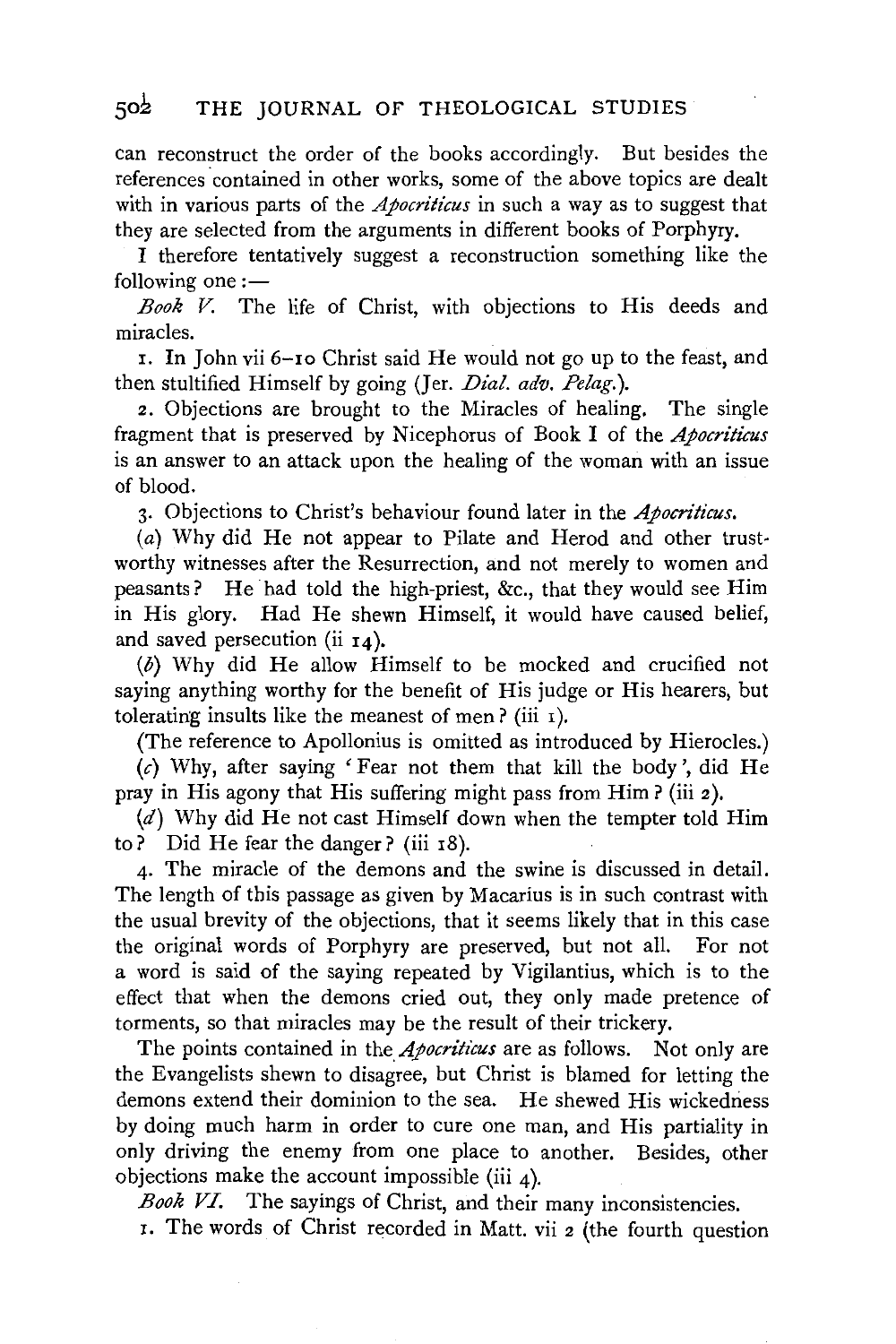answered by Augustine in his *Ep. ad Demetr.*). He said 'With what measure ye mete, it shall be measured to you again', and yet He threatened (in John iii 18) eternal punishment for those who did not believe on Him.

( 2) In the opening words of St John's Gospel Christ is not the Word either in the outward or the inward sense. Therefore He is not the Word at all.

3· Five series of objections contained in Books II and III of the *Apocriticus.*<sup>1</sup>

 $(a)$  A series of objections which are not extant, but only the answers are preserved.

Matt.  $x$  34-38  $\cdot$  I came not to send peace on the earth but a sword'. &c. (ii I).

Matt. xii 48-49 'Behold My mother and My brethren' (ii 2).

Mark x  $18$  'Why callest thou me good? None is good', &c. And yet He says elsewhere 'A good man out of the good treasure', &c. (ii 3).

In Matt. xvii 15 how is it that the man asked Christ, 'Have pity on my son, for he is a lunatic ', and yet 'it was not the doing of the moon but of a demon?' (iii 4). [N.B. This objection is not quite of the same kind as the rest.]

In John v 31 Christ said 'If I bear witness of myself, my witness is not true' ; and yet He did bear witness of Himself, as when He said 'I am the Light of the world' (ii 5).

 $(b)$  No sense can be found in such sayings as that in John xii 31 'Now is the judgement of this world; now the ruler of this world shall be cast outside' (ii  $r = 5$ ).

In John viii 43-44 He said 'Ye are of your father the devil'. But it is quite obscure who this devil is, and what is the slander which gave him his name, and who were the parties in it (ii  $16$ ).

(c) In John v 44 He said 'If ye believed Moses, ye would believe Me, for he wrote concerning Me '. But the stupidity of the saying is shewn, firstly, in that no writings of Moses have been preserved; and secondly, in that, even if Moses did write them, they cannot be shewn to speak of Christ as God (iii 3).

In Matt. xix 24 He said 'It is easier for a camel to go through the eye of a needle, than for a rich man to enter into the kingdom'. But if this is the case, all practical morality disappears, and salvation depends, not on virtue but on poverty. The words must really be those of some poor woman in distress (iii 5).

In Matt. xxvi II He said 'Me ye have not always', but elsewhere He said the exact opposite, 'Lo, I am with you always' (iii 7).

1 Each series occurs in a different set of attacks in Macarius.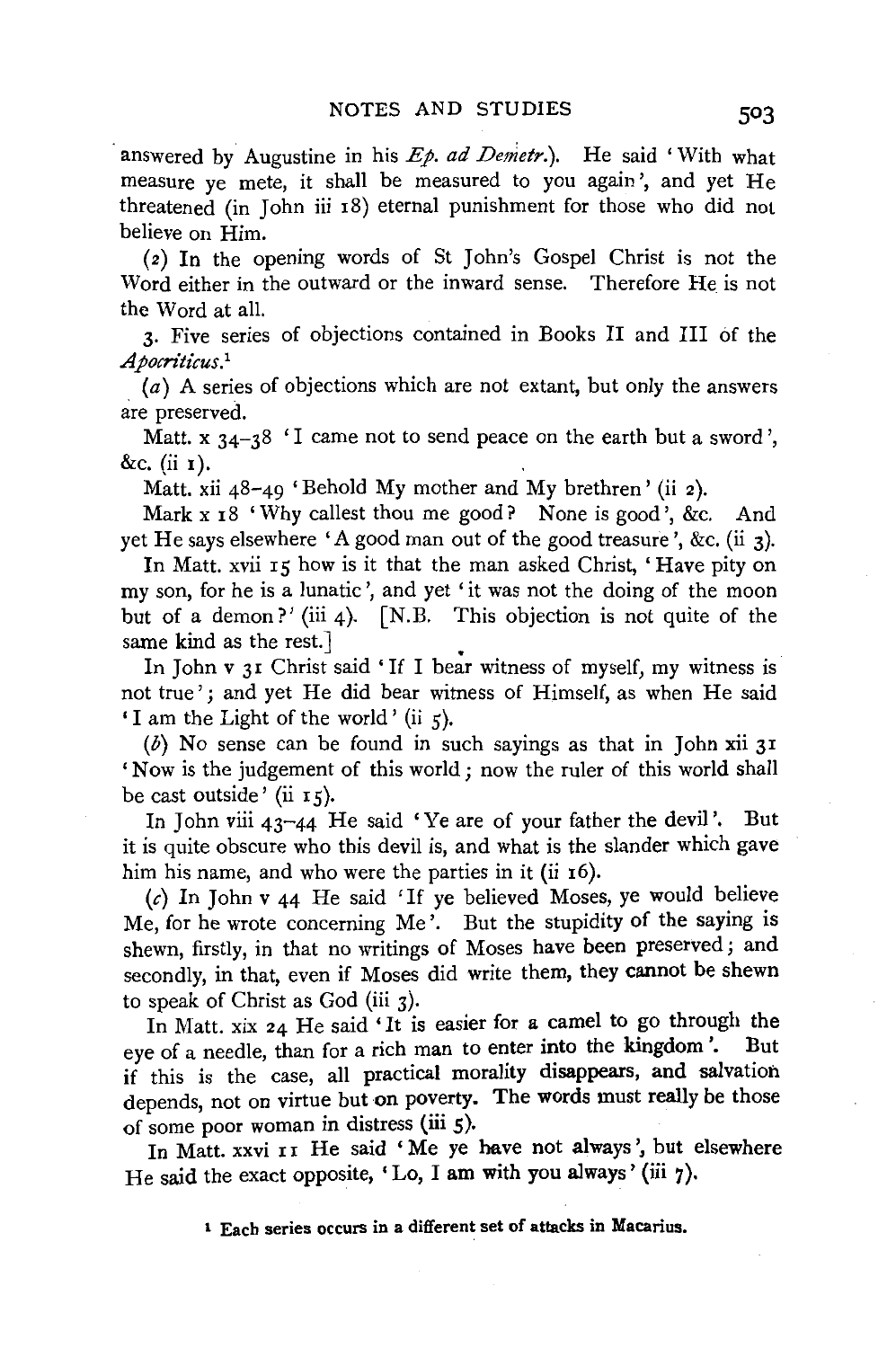$(d)$  The saying in John vi 54, about eating His flesh and drinking His blood, beats the savages in its savagery. No hidden meaning can excuse the outward significance. The first three Evangelists probably suppressed it because of its unseemliness (iii  $15$ ).

Note the saying in Mark xvi I8 about the signs following believers, the healing of the sick, and receiving no harm from deadly drugs. If it were true, it ought to be made the test of belief, and of appointing church officers (iii I6).

Similarly in Matt. xvii I9 He said 'Ye shall say to this mountain, Be thou lifted up', &c. Therefore those who cannot use their faith thus are not worthy of the name of Christian. But not even the clergy can do it (iii  $17$ ).

His words to Peter in Matt. xvi I8 are utterly inconsistent, for first He said ' Get thee behind me, Satan' ; and then 'On this rock will I build my Church' (iii  $I_9$ ).

(e) In Matt. xiii  $3I$  Christ compares the kingdom of heaven to mustard seed, to leaven, to a merchant seeking goodly pearls. Such comparisons are unintelligible, in spite of having been written for babes (iv 8).

In Matt. xi 25 He thanks the Father that these things were revealed unto babes. If so, they certainly ought to have been spoken more plainly. If His object was to hide them from the wise, and reveal them to fools, it must be better to seek after ignorance than knowledge  $(iv \theta)$ .

In Luke v 31 He says 'They that are whole need not a physician, but they that are sick'.

He refers to His own coming to save these sick with sin, but did not other ages of the world equally need healing? Besides, if (as St Paul says in  $\bar{I}$  Tim. i  $\bar{I}$ <sub>5</sub>), He 'came into the world to save sinners', the more a man turns away from the healing which a Christian needs, the more righteous he will be (iv Io).

This last objection is stated in much fuller form in the second of the six *Quaestiones Faganorum* in Augustine's Ep. *ad Demetr.* It is very possibly a translation of the original words of Porphyry.

*Book VII.* The untrustworthiness of the Evangelists. This must have formed a much larger subject than the few examples which remain to us would suggest. Jerome's statement (Ep. *ad Famm.)* that the Evangelists were accused of falsehood, and elsewhere that they were charged with making up miracles, indicates that this was an important item in Porphyry's attack.

r. Matthew is wrong in the genealogy which he gives in ch. i (Jer. *in Dan. init.),* for one generation seems to have been missed out at Jechonias at the end of the second fourteen.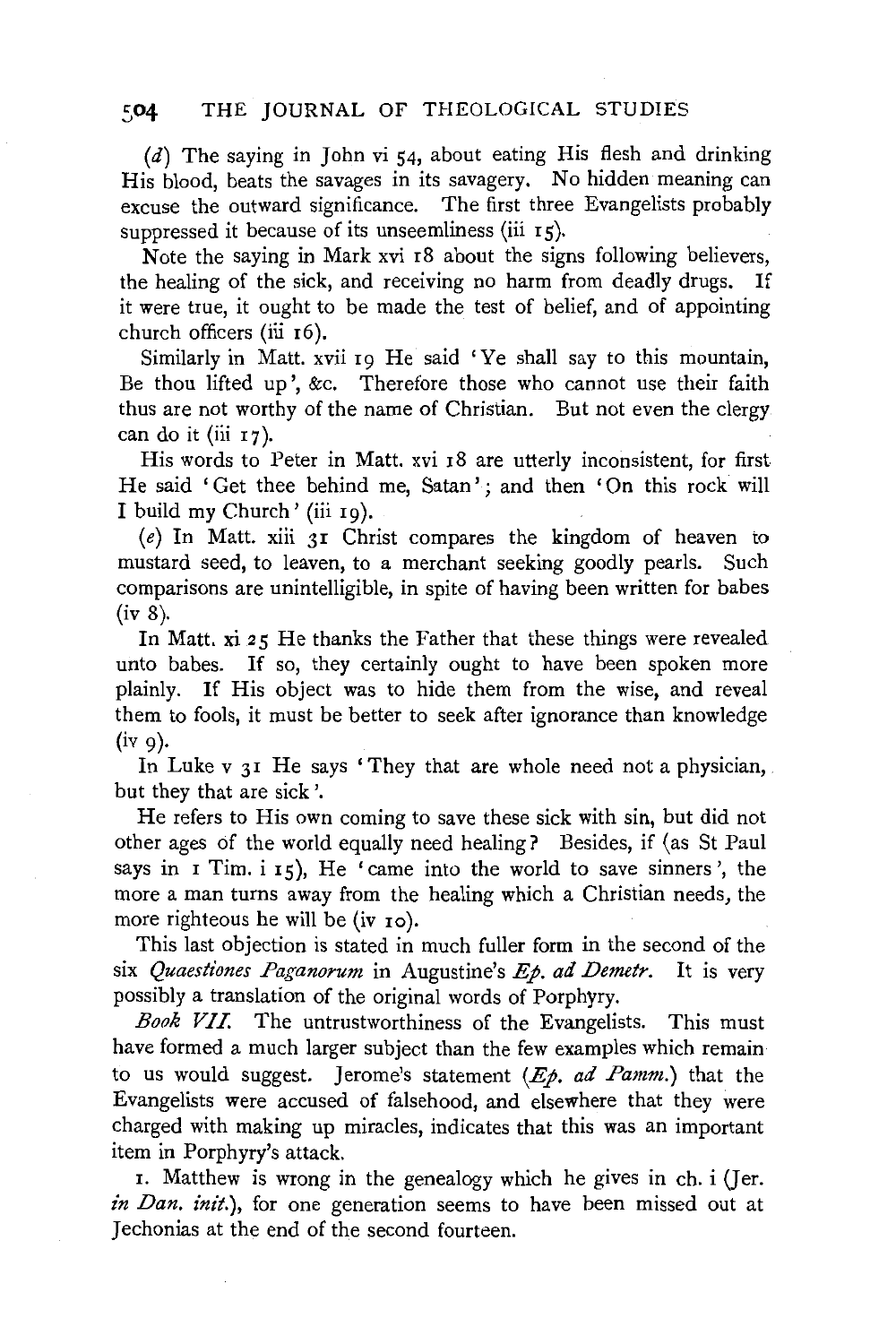2. In Matt. ix 9 the account of the call of Matthew is most improbable, and makes him follow the first man he casually meets. Either the Evangelist is untruthful or the Saviour's first followers had no sense (Jer. *in Matt.*).

3· The Evangelists, in their desire to make the miracle of Christ walking on the Sea, wilfully called Genezareth a 'sea' though it was a mere lake (Jer. *in Gen.* i 10).

The account in Mark vi 48 is attacked in detail in *Apocr.* iii 6. It was merely a small lake where the river widens by Tiberias, which a boat could cross in an hour or two. Mark exaggerated by making them sail all night and pictured storms and waves, to which the lake was not subject, in order to represent Christ as calming them (iii 6).

Also the miracle of the demons and the swine cannot be true, for so many swine could not have been drowned in so small a lake  $(iii \, 4 \, \text{fin.}).$ 

4· There is a great discrepancy about the Crucifixion. Mark says some one offered Christ  $\delta \xi$ os, and He uttered the cry 'My God', &c. Matthew says it was *olvos μετά χολής*, which He tasted and refused. John says they gave Him  $\delta \xi$ os  $\mu \epsilon \theta$  *v* $\sigma \omega \pi \nu$ , which He took and said 'It is finished', and died. Luke says the great cry was 'Father into Thy hands', &c. These discrepancies shew that it is not history, and that therefore all the narrative is untrustworthy (ii 12).

S· Another proof that the accounts are only guesswork lies in the statement of John alone (xix 33 f) that the soldier's spear brought forth 'blood and water', adding that this is the true statement of an eyewitness  $(ii_13)$ .

Possibly in this part of the work, the attack on the Gospels was followed by a series of objections to the contents of the Acts of the Apostles. The reference to Peter's treatment of Ananias and Sapphira might be placed under this head. Also the charge that in their arguments the Apostles abused the simplicity of their hearers. It may be noted here that it is possible that these lost books were in part arranged as a consecutive commentary, in the same way as we find to be the case with the Book of Daniel in Book XII. Thus one book would contain attacks on the First Gospel, another on the Second, and so forth. But this seems a less likely reconstruction than the one I am attempting, especially in view of the sequences found occasionally in the Apocriticus, which would thus become meaningless.

*Book VIII.* The Christian idea of God, and His relation to the heathen gods.

A series of four objections on this subject follows in *Apocr.* Book IV, after the completion of the detailed attack upon the New Testament.

1. God is called a 'Monarch' in contrast With the other gods. But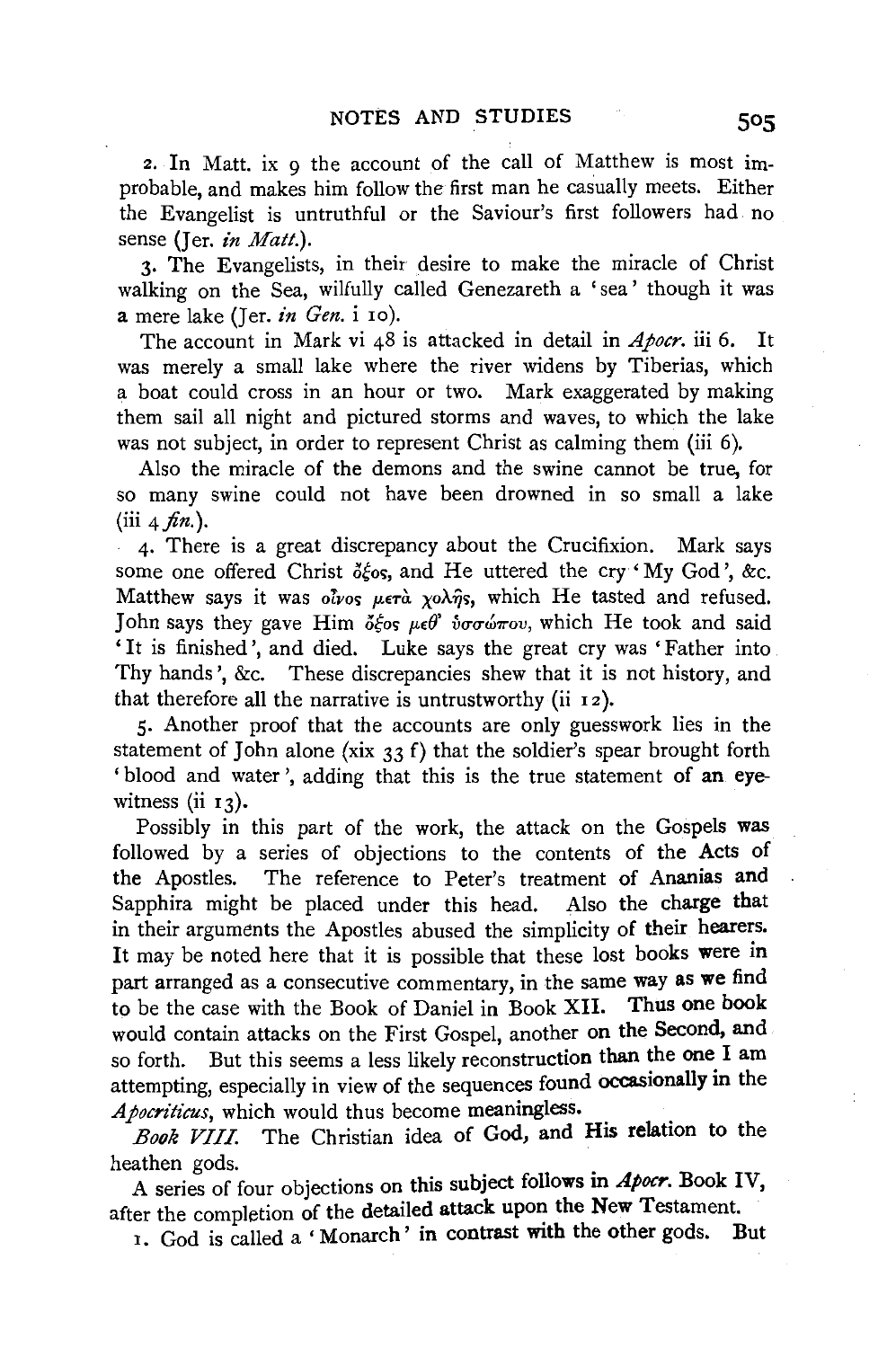this very title proves that He has other gods to rule over, as may be shewn from its use when applied to men (iv  $20$ ).

2. The difference between the gods and the angels is only in name. The words in Matthew about being 'as the angels ' prove their divine nature. Images are only reminders of the gods, and are naturally in the form of man, God's fairest work. God Himself is said to have 'fingers' in Exodus xxxi I8. Heathen temples are imitated by the Christians (iv 21).

3· If the Greeks do think that the gods dwell in statues, at least it shews a purer mind than the belief that the deity went into the virgin's womb (iv  $22$ ).

4· God is not angry if the title 'god' is applied to others, for it is even used of men, as 'in Exodus xxii 28 'Thou shalt not revile the gods' (iv 23).

*Book IX.* The Christian rites, and their relation to those of heathenism.

It is natural that the author of the *Philosophia de Oraculis Haurienda* should speak at length on this subject, though scarcely any references to it remain.

The third of the *Quaestiones Paganorum* in Augustine *(Ep. ad Demetr.)*  says that the Christians abuse the sacrifices and worship of the heathen temples, but they represent their own God as having needed them once. If God appointed them, why did Christ abrogate them?

In the latter part of *Apocr*. iv 21 (which has been already referred to), it is stated that the Christians imitate the heathen temples with their great houses of prayer, which are not needed, if the Lord is everywhere.

*Book* X. The Christian doctrines, and their unreasonableness.

I. Baptism. It is strange that in that Baptism of which Paul says 'But ye were washed, but ye were cleansed', a man should be made clean from the stains of a lifetime. Such teaching is subversive of all law and order, for it encourages a man to commit sins, if he knows he can be freed from them *(Apocr.* iv Ig).

2. The Resurrection of the body. The first of the *Quaestiones Paganorum* in Augustine *(Ep. ad Demetr.)* asks how the resurrection of ordinary men can be like that of the Virgin's Son. Or will the resurrection be like that of Lazarus ? Again, if there is no hunger or pain after it, how did Christ eat, and shew His wounds ?

The same subject is continued in *Apocr*. iv 24 (where it has not been mentioned previously, but the attack begins  $\pi \epsilon \rho \hat{i} \, \delta \hat{\epsilon} \, \tau \hat{\eta} s \, \dot{\alpha} \nu \alpha \sigma \tau \dot{\alpha} \sigma \epsilon \omega s \, \tau \hat{\omega} \nu$  $\nu$ εκρών αύθις άφηγητέον).

Why should God overthrow His own arrangement for the preservation of the nations? How absurd for men of all epochs to rise together ! How can bodies rise which have been devoured by beasts, &c. ? It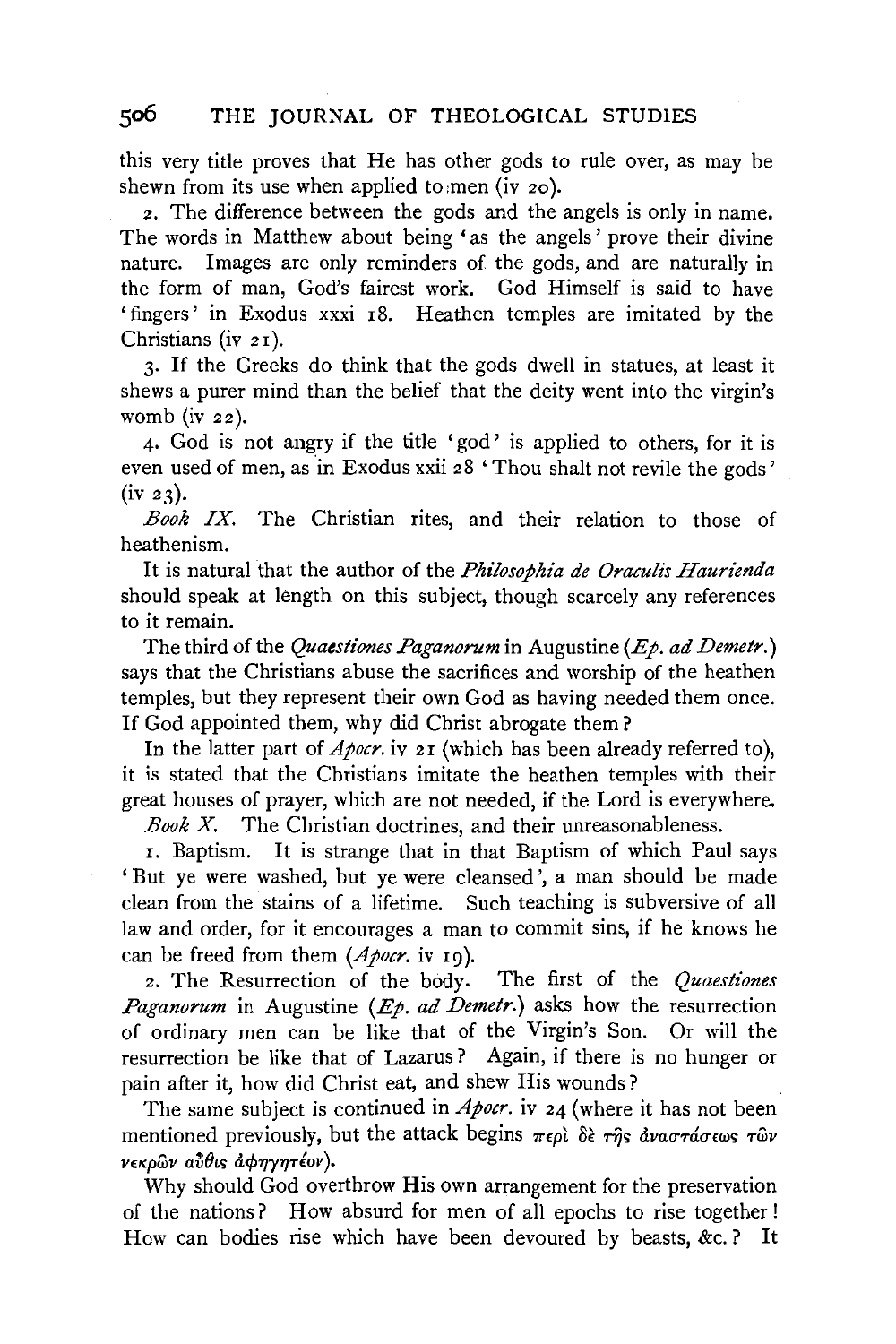is no good saying 'All things are possible with 'God', for He cannot undo what is done, nor make Himself evil.

It is unreasonable to destroy the beautiful earth, and preserve men's corrupted bodies. And if all shall rise again, how is the world going to contain them ?

As Book IV of the *Apocr.* breaks off abruptly in the middle of the answer to this attack, it is quite likely that other similar objections to Christian doctrines immediately followed. It is possible that the fragment of Book V preserved in Turrianus about 'faith and works ' belongs to the same category.

The last two of the fragments which remain of Methodius's answer to Porphyry may also be added here, as follows : $\leftarrow$ 

3· The effects of Repentance. How can it wash away all sin, and how far is it moral that it should do so? (Method.  $K a\tau a \Pi_{0\rho}\phi$ . Frag. 4).

4· The ethics of the Christian religion. How can faith in God, and approach to Him, or the reverse, be said to have anything to do with the moral duties as regards what is 'good' and what is' bad'? *(ibid.* Frag. 5).

*Book XI.* Special objections to the doctrine of the Incarnate Christ.

The following objections are preserved in the fragments of the work of Methodius  $:=$ 

I. What was the use of the Son of God becoming man? (Frag. I).

2. Why did He choose to suffer by means of the cross? And what is its use? (The question is discussed specially in relation to the world of demons.) *(Ibid.)* 

3· How did Christ become subject to change and suffering, although He could not suffer? (Frag. 2 ).

4· What but disgrace was brought by the cross? (Frag. 3).

The arrangement of the foregoing books, beginning with Book V, has been purely a matter of conjecture. In the next two books we return to surer ground, and our knowledge of Book XII is far fuller than of any other.

*Book XII.* An investigation of Old Testament prophecy, and the Christian claim of its fulfilment. The Book of Daniel studied in detail, almost in the form of a commentary.<sup>1</sup> The general conclusion is (a) that Daniel wrote about what had already happened, and not about what was to come,  $(b)$  that the references are not to Christ and Anti-Christ, but to the Jews and Antiochus Epiphanes,  $(c)$  that the original language of the book was Greek.

Jerome refers to some ten or twelve passages where the text of Daniel has been interpreted accordingly.

<sup>1</sup> Kleffner suggests that this twelfth book must have been one of the most important in the treatise, since Daniel, being so full of Messianic prophecies, was specially valuable to the Christians.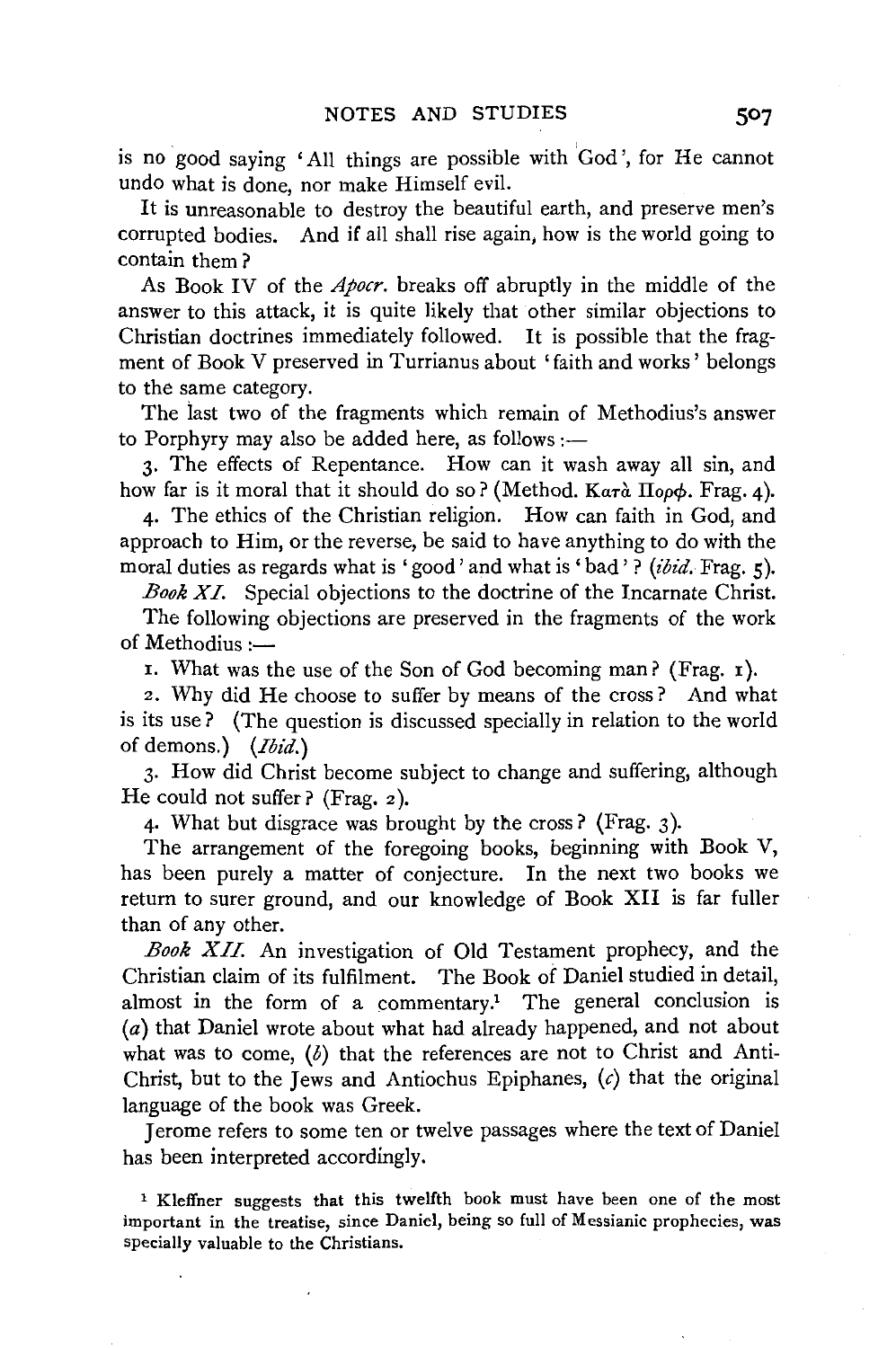*Book XIII.* The Christian hope. The prophecy of the Old Testament leads to that of the New.

Jerome, in commenting on Matt. xxiv 15, shews that the thirteenth book has dealt at great length with ' the abomination of desolation, spoken of by Daniel the prophet'. Probably reference is made to the conclusions of Book XII about Daniel, and then Christ's apocalyptic discourse is attacked.

A sequence of seven attacks in Book IV of the *Apocriticus* deals with the same subject, and may with some certainty be also placed in the thirteenth book.

r. What does Paul mean by saying that 'the fashion of the world passeth away'? (r Cor. vii 31). What passes away, and why? If the Creator does it, it shews that, even if the change is a good one, He made it imperfect to begin with.

Can Paul mean in the words that follow that 'He that hath' the world (viz. the Creator)' must be as He that hath not', because of the coming change? (iv r).

2. What can the passage mean in r Thess. iv 14-16 'We that are alive shall be caught up together with them in a cloud', &c. ? Even the wonder-working Word of God would not so pervert nature as to make men fly like the birds. It says ' We that are alive', but no one has been caught up yet, though 300 years have passed (iv 2).

3. In Matt. xxiv 14 (the verse preceding that in which Porphyry is said by Jerome to have written at length about the abomination of desolation) it was said ' The Gospel of the kingdom shall be preached in the whole world, and then shall come the end'. And yet, though the whole world has received the Gospel, there is no end, nor ever will be (iv  $3$ ).

4· Paul was promised 'No man shall harm thee' (Acts xviii 9) and was to judge angels, but he was soon afterwards beheaded at Rome. Peter was given authority to feed the lambs, but he was crucified. It is unworthy of God that these and many others of His servants should end thus (iv 4).

5· Christ said in Matt. xxiv 5 'Many shall come in my name', &c. But no one has come in 300 years, unless it be Apollonius (iv 5).

6. In the Apocalypse of Peter it is said that the earth is about to be judged 'together with the heaven that contains it'. But though earth suffers change, heaven does not. And will it be proved to have done wrong, or be slandered as such? (iv 6).

7· The same book also says that 'the heaven shall be rolled up as a scroll', &c. This is like Christ's boast in Matt. v, about which it is hard to see how His words could stand if heaven and earth had passed away.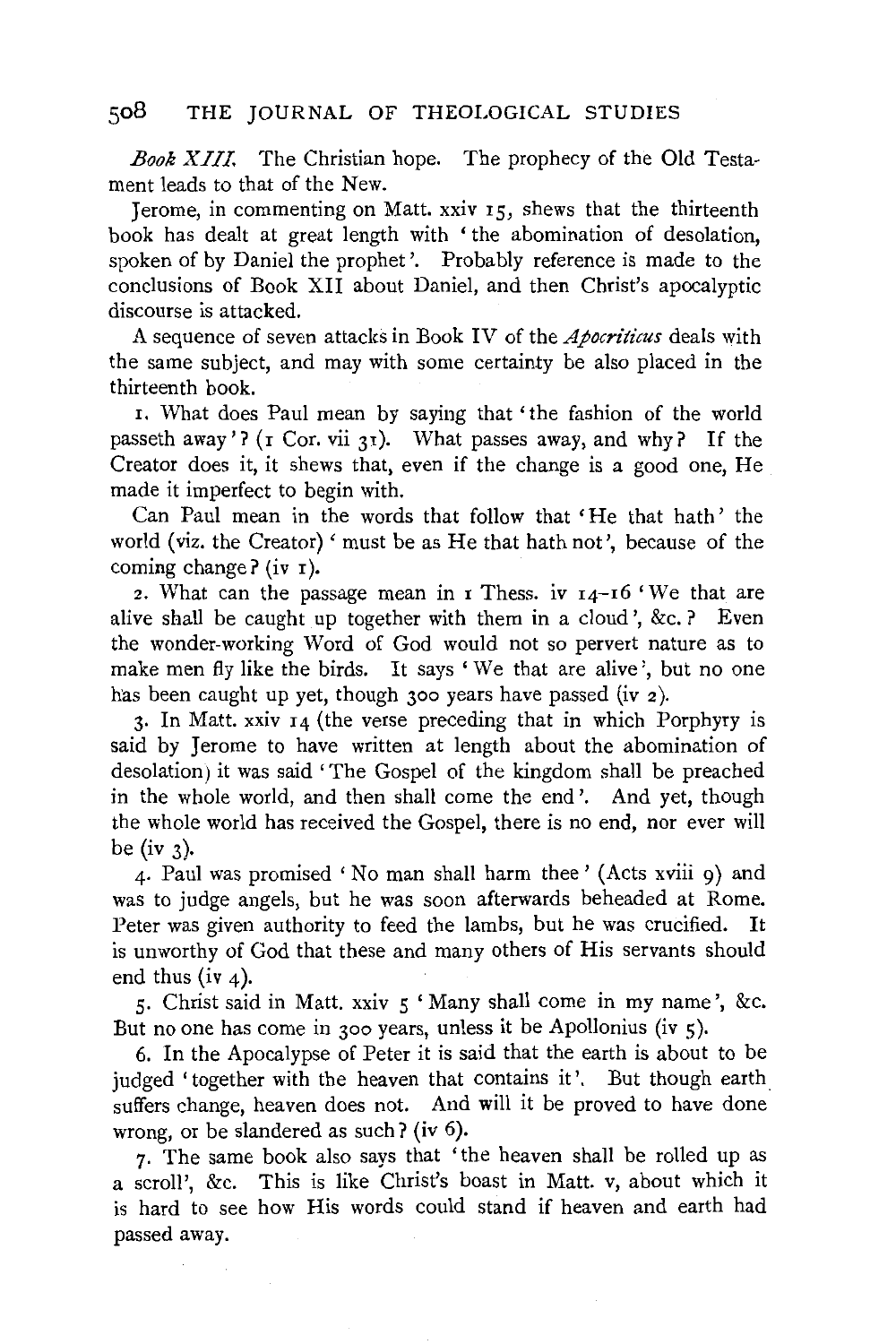As Christ called God 'Father of heaven and earth' it would be like a man destroying his own children. Elsewhere heaven is magnified, and called God's throne and dwelling-place. But where will He live, and what will be His seat and His foot-stool, when heaven and earth have passed away  $\frac{1}{r}$  (iv 7).

*Book XIV.* The subject of the two previous books (Prophecy in the Old Testament and in the New) leads to the proof that the Evangelists themselves did not know and understand the Prophets properly.

The first of the two following attacks is known to have been from Book XIV.

1. Mark, in his opening verses, confuses two quotations from Malachi and from Isaiah, and quotes them as if Isaiah wrote them both.

2. In Matt. xiii 35 Christ is said, in speaking by parables, to have fulfilled the words of the prophet Isaiah, 'I will open my mouth in parables ', &c. But really the words are Asaph's, in the seventy-eighth Psalm.

Other passages were doubtless similarly discussed.

*Book XV.* No more references to the books remain, but two passages have not yet been inserted which may best be placed here.<sup>1</sup> For after speaking of the Church's future, it is natural to turn to its present state, and then to pass to the present state of the *world,* as the climax of the treatise, shewing how evil an effect Christianity had upon it.

Thus the suggested contents of the last book would be :-

I. The Christian Church : its present state. The high position of women in the Church is a matter of ridicule. They really are the assembly, they are paramount in the churches, and the honours of ministerial office depend upon their favour (Jer. *in Isa.* iii 12).

This was probably one of many such satires on the Christian society and organization.

2. The present state of the world, as the result of Christianity.

The gods have given up helping men since the honouring of Jesus began.

The few words of the fragment, preserved by Eusebius and Theodoret, state  $:=$ 

(i) The plague raging so long in the city is the result of Asclepius and the other gods no longer having their abode within it.

(ii) Men wonder at this, but the reason is that, owing to the cult of Jesus, no public benefit has come from the gods.

The plague then troubling Rome is thus represented, as one of the

1 Kleffner (unlike Wagenmann and Georgiades, the former of whom he for the most part follows exactly) inserts in these later books (XII-XV) three, and possibly five, of the *Quaestiones Paganorum* found in St Augustine, and mserted already above under Books V-XI.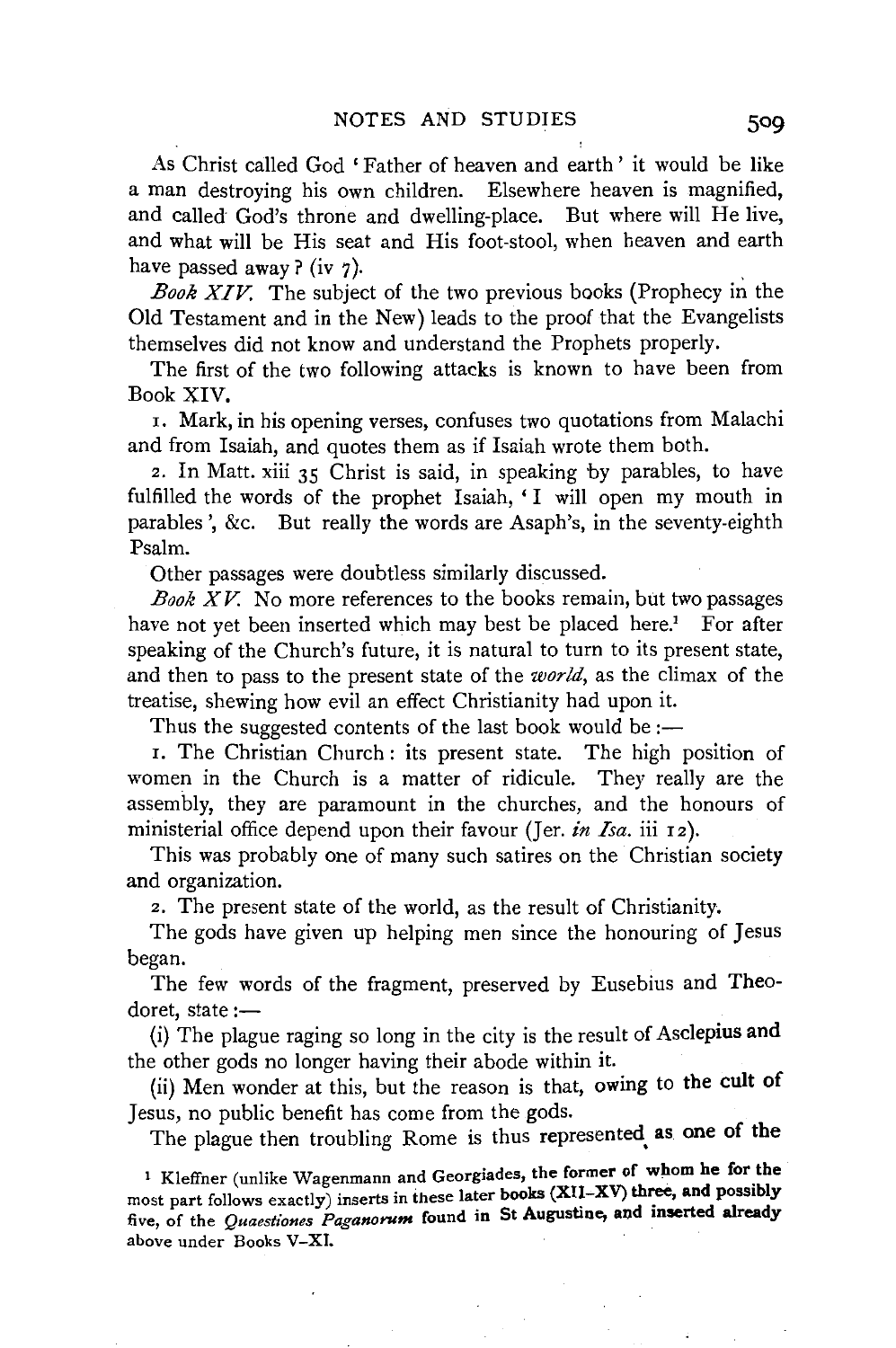results of Christianity. Such practical changes would form a fitting finale to the Kara Xptortavwv.

It is now time to note any conclusions which may be drawn either with regard  $(r)$  to Porphyry's work itself, or  $(2)$  to its use by the opponent of Macarius Magnes, whom I venture to speak of now as Hierocles.

I. The *Kara Χριστιανών* was the work of a man who knew the language of the Bible' from one end to the other, and annotated a great deal of it with the shrewd and biting criticisms of a sceptical common sense. It was here that his chief force lay, and he made no attempt to play the philosopher, or anything but the destructive critic, in dealing with the passages which he ridiculed.

He followed the same course in dealing with Christian doctrines, but when he spoke of God, he was led to discuss His relation with demons, and to express something of the polytheistic attitude.

In spite of his own ideas on the miraculous, he relentlessly attacked the Christian miracles as not resting on sufficient evidence. His objections anticipate much that modern criticism has repeated. It is worthy of note that nothing is said about any later miracles among Christians ; the attack is confined to those recorded in Scripture. He seems to have regarded these as merely made up to glorify Jesus, whom he considered a good but weak enthusiast, who often said and did what was inconsistent and unwise.

He laid the chief blame for the propagation of a false religion upon the followers of Jesus, who were both fools and knaves at once, and gave themselves up to unworthy quarrels and jealousies. That he regarded this as the first essential of his attack is seen by the fact that he placed it in Book I in the forefront of his argument. And yet it is really one of its weakest parts, for he has to admit the extraordinary success of the Apostles in spite of their blighting animosities.

When he ventured to deal with earlier history his judgement was warped and untrustworthy. This is seen in what he says about Jewish history, and his preference for what purported to be the work of Sanchuniathon.

As a higher critic he forestalled many modern revolts against the traditional Christian standpoint. This is specially noteworthy with regard to the Book of Daniel, which he strips of its mystery, and regards as a *vaticinium post eventum.* His detailed treatment of prophecy was due to the insistence upon it always shewn by Christian apologists. The story of Jonah he cannot rationalize, so he sets it aside as legend. The Pentateuch cannot be the original work of Moses, which had certainly perished. The eschatology of the Gospels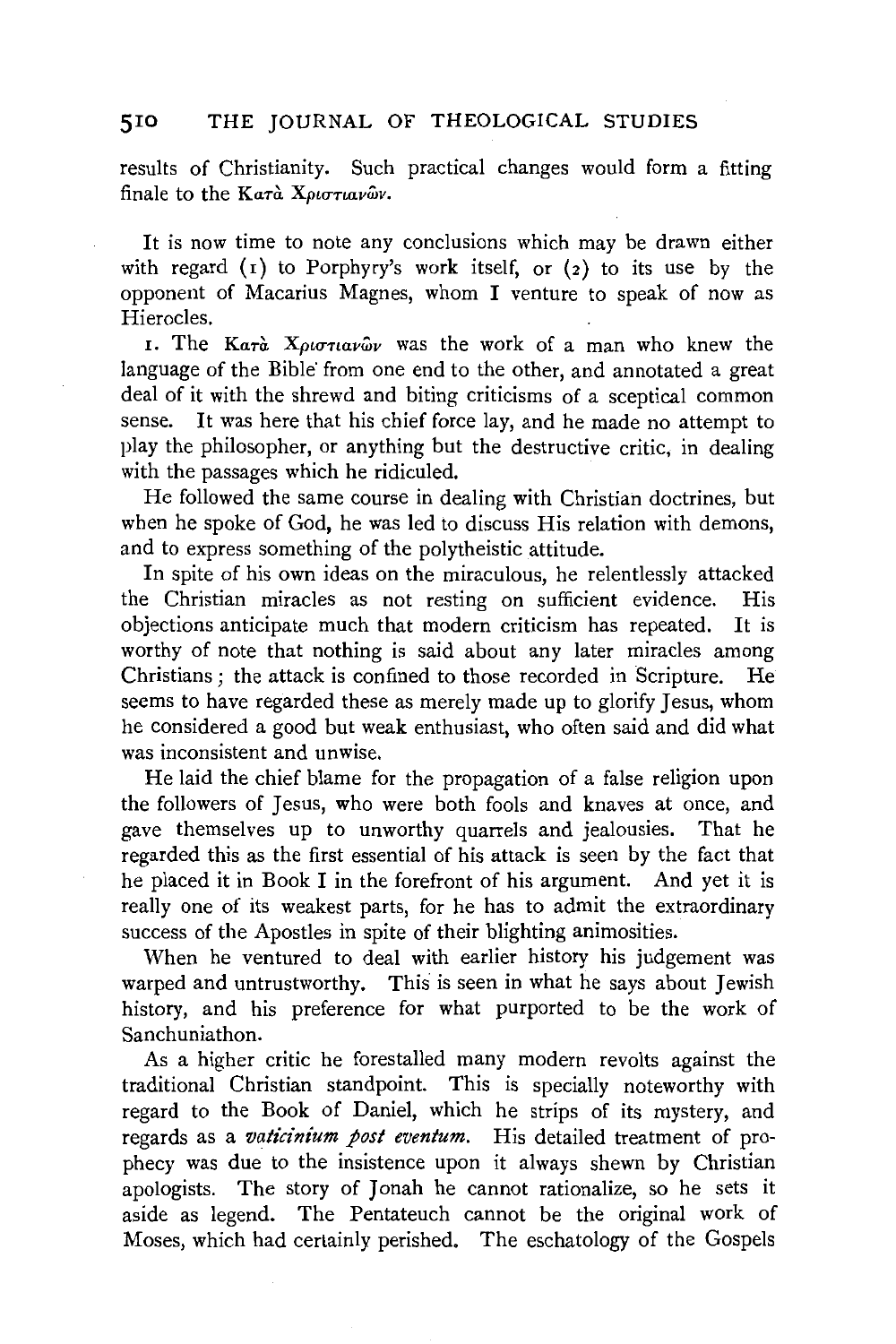was a weak basis for the Christian hope, the great difficulty being that it had not been fulfilled.

He shewed the evil effect of Christianity upon the world, not only by the change in society made through its exaltation of women, but also by its effect in the spirit world. Here his argument reaches a climax, when he explains away the fact that the ancient gods of heathenism were no longer shewing their work in the world, by saying that this was caused by the Christians' action, and that their active benevolence to the world had ceased ever since the honouring of Jesus had begun.

2. We pass finally to the consideration of the work answered in the *Apocriticus.* Its unlikeness to the structure of the Κατὰ Χριστιανῶν has been already noted, but sundry conclusions may be drawn therefrom.

The author seems to have altered the whole plan of the work, so as to place the more direct attack upon the Founder of the faith in the earlier part, and the absurdities and inconsistencies of the accounts in which His words and deeds are preserved. He theh made a division of his subject (at iii 19) in order to divide his work into two books, and in his second book he proceeded to attack the first Christian teachers and writers. This arrangement seems a very great improvement on Porphyry's work, for it is both a more logical order, and an avoidance of the objection to the first book of the  $K a\tau a X\rho\sigma\tau\tau\tau\alpha\gamma\omega\gamma$  mentioned above. He seems to have left the consideration of the Christians' God, and their chief doctrines and religious rites until the end, laying stress (as Porphyry had done in his thirteenth book) upon the futility of the Christian hope.

He decided to confine himself to an attack upon Christianity itself, and to omit Porphyry's elaborate consideration of the Old Testament and Jewish history generally, which had occupied at least a fifth of his work.

All through his treatise he merely made selections from the abundant attacks which he found in each section of Porphyry's work, and he greatly reduced the length of those he chose to incorporate, omitting some of the points, and putting most of the rest into his own language. It is absolutely necessary to draw these inferences, in order to explain the rarity of the coincidences in the extant parts of the two works, and the differences of style and language.

If Macarius is to be trusted in his grouping of the objections which he answers, they frequently shew a sequence of about half a dozen attacks, mostly on the same subject, but not always so. In some cases they have obviously been taken from the same part of Porphyry's book; in others the connexion is harder to trace; while in one at least the copyist has incorporated the second of two objections without giving the first.